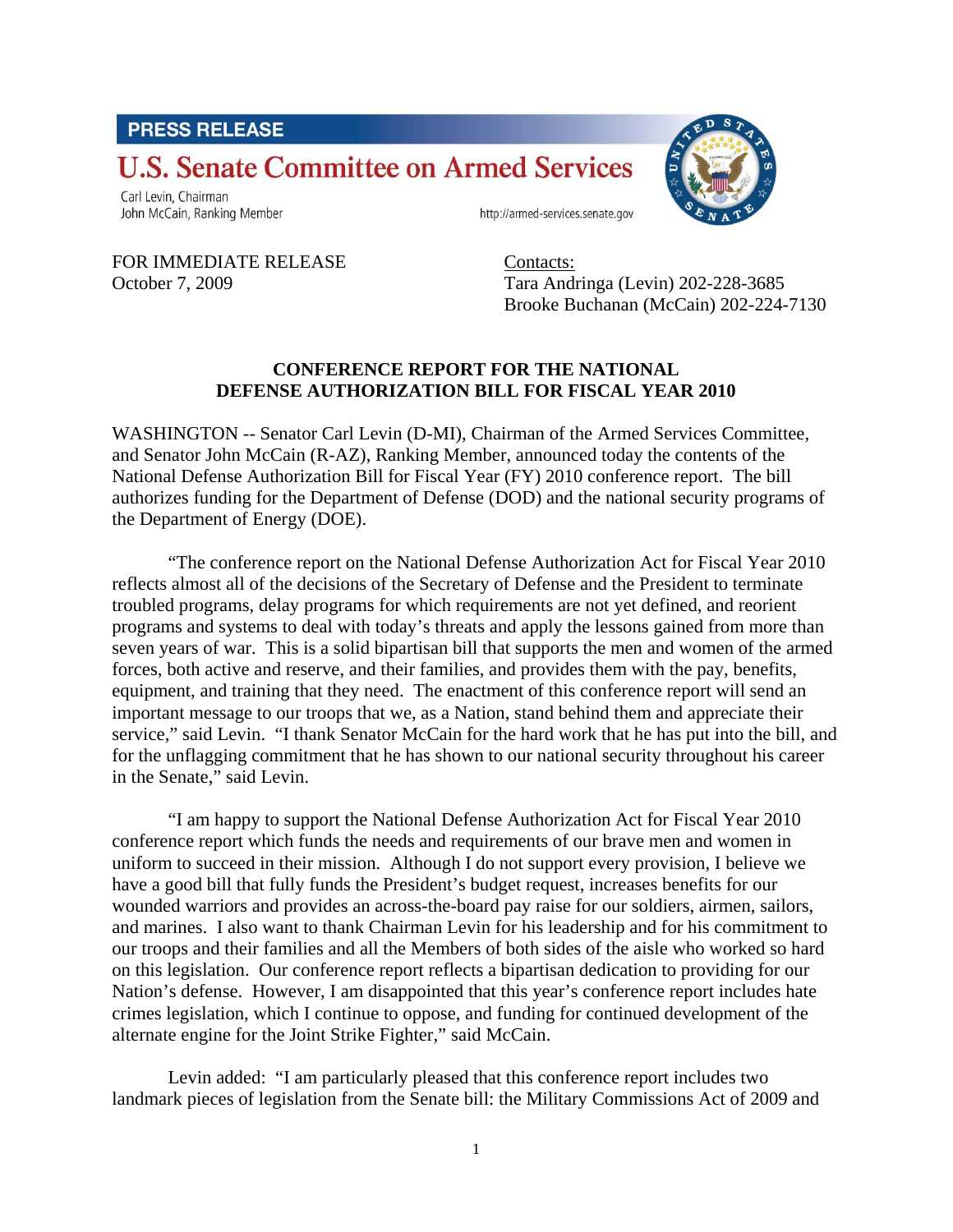the Matthew Shepard and James Byrd, Jr. Hate Crimes Prevention Act. The military commissions legislation would completely replace the procedures enacted in the Military Commissions Act of 2006, bring military commissions into compliance with the standard imposed by the Geneva Conventions and the Supreme Court's ruling in the Hamdan case, and go a long way to ensure that any convictions obtained through military commissions will hold up on appeal and will be perceived as fair and just by the American public and by the rest of the world. The Hate Crimes legislation would, for the first time, give the Justice Department jurisdiction over crimes of violence which are committed not only because of a person's race, color, religion, and national origin, which we already have on the books, but also based on gender, sexual orientation, or disability. The inclusion of this legislation in this – the last National Defense Authorization Act in which Senator Kennedy participated in his 26 years of service on the Armed Services Committee – is a fitting tribute to one of the greatest Senators in the history of this body."

## **MAJOR CONFERENCE REPORT HIGHLIGHTS**

*Note: This section describes major provisions contained in the conference agreement. Some items are repeated in the Detailed Description section following these highlights.* 

- **1. Provide fair compensation and first-rate health care, address the needs of the wounded, ill, and injured, and improve the quality of life of the men and women of the allvolunteer force (active duty, National Guard and Reserves) and their families.**
- Authorizes \$164 billion for military personnel, including costs of pay, allowances, bonuses, survivor benefits, permanent change of station moves, and military health care.
- Authorizes a 3.4 percent across-the-board pay raise, 0.5 percent above the budget request and the annual increase in the Employment Cost Index.
- Authorizes FY2010 active-duty end strengths for: the Army of 562,400; the Marine Corps, of 202,100; the Air Force, of 331,700; and the Navy, of 328,800.
- Authorizes the Secretary of Defense to increase the Army's active-duty end strength by 30,000 above 2010 levels during FY2011 and FY2012 if sufficient funding is requested in the budgets for those fiscal years.
- Prevents increases in copayments for inpatient care at civilian hospitals under TRICARE Standard during FY2010.
- Authorizes full funding for the Defense Health Program.
- Authorizes special compensation for designated caregivers for the assistance they provide to service members with catastrophic injuries or illnesses when, in the absence of that assistance, the service member would require hospitalization or institutional care.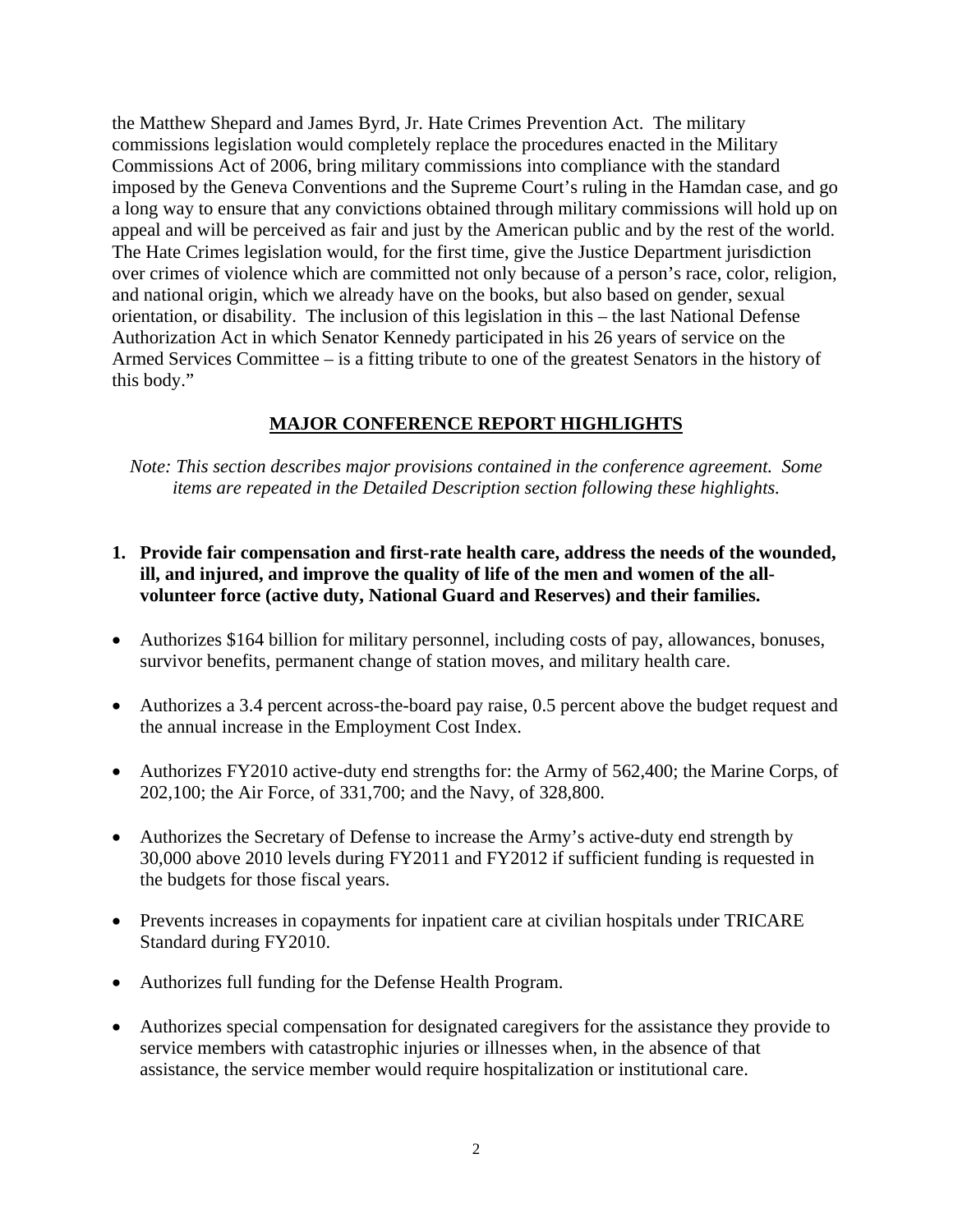- Extends eligibility for TRICARE Standard to reserve component area retirees who have not yet reached age 60, also known as gray area retirees.
- **2. Provide our service men and women with the resources, training, technology, equipment (especially force protection), and authorities they need to succeed in combat and stability operations.**
- Provides \$6.7 billion for the Mine Resistant Ambush Protected (MRAP) Vehicles, an increase of \$1.2 billion above the President's budget request to fund the requirement for MRAP All-Terrain Vehicles (M-ATV) being deployed to Afghanistan.
- Adds \$600 million, for a total of \$6.9 billion, to address equipment shortfalls in the National Guard and Reserves.
- Provides full funding for most Army programs, including: AH-64 Apache, UH-60 Blackhawk, UH-72 Lakota, OH-58 Kiowa Warrior, and CH-47 Chinook helicopters; M1 Abrams tank and M2 Bradley infantry vehicle modernization; and Patriot air defense missile systems.
- Provides \$100 million for the Common Remotely Operated Weapons Station (CROWS) program. This unfunded requirement was identified by the Army Chief of Staff.
- Provides full funding at the budget request level for most Navy programs, including: Carrier Replacement Program; *Virginia*-class submarine; DDG-1000; DDG-51; Littoral Combat Ship (LCS); T-AKE dry cargo/ammunition ship; and V-22 aircraft.
- Provides an additional \$512 million to buy 18 F/A-18E/F aircraft, rather than nine aircraft as requested, and authorizes the full request for 22 EA-18G aircraft.
- Provides conditional authority for the Secretary of the Navy to enter into a multiyear procurement contract for F/A-18E/F and EA-18G aircraft procurement, and provides an additional \$108 million in advance procurement to support a possible multiyear procurement, only if that multiyear contract fully complies with the requirements of multiyear contracting law.
- Terminates production of the F-22A aircraft, as requested by DOD.
- Provides \$430 million to continue development of the F136 Joint Strike Fighter alternate engine, and \$130 million to begin Air Force procurement of the F136 engine.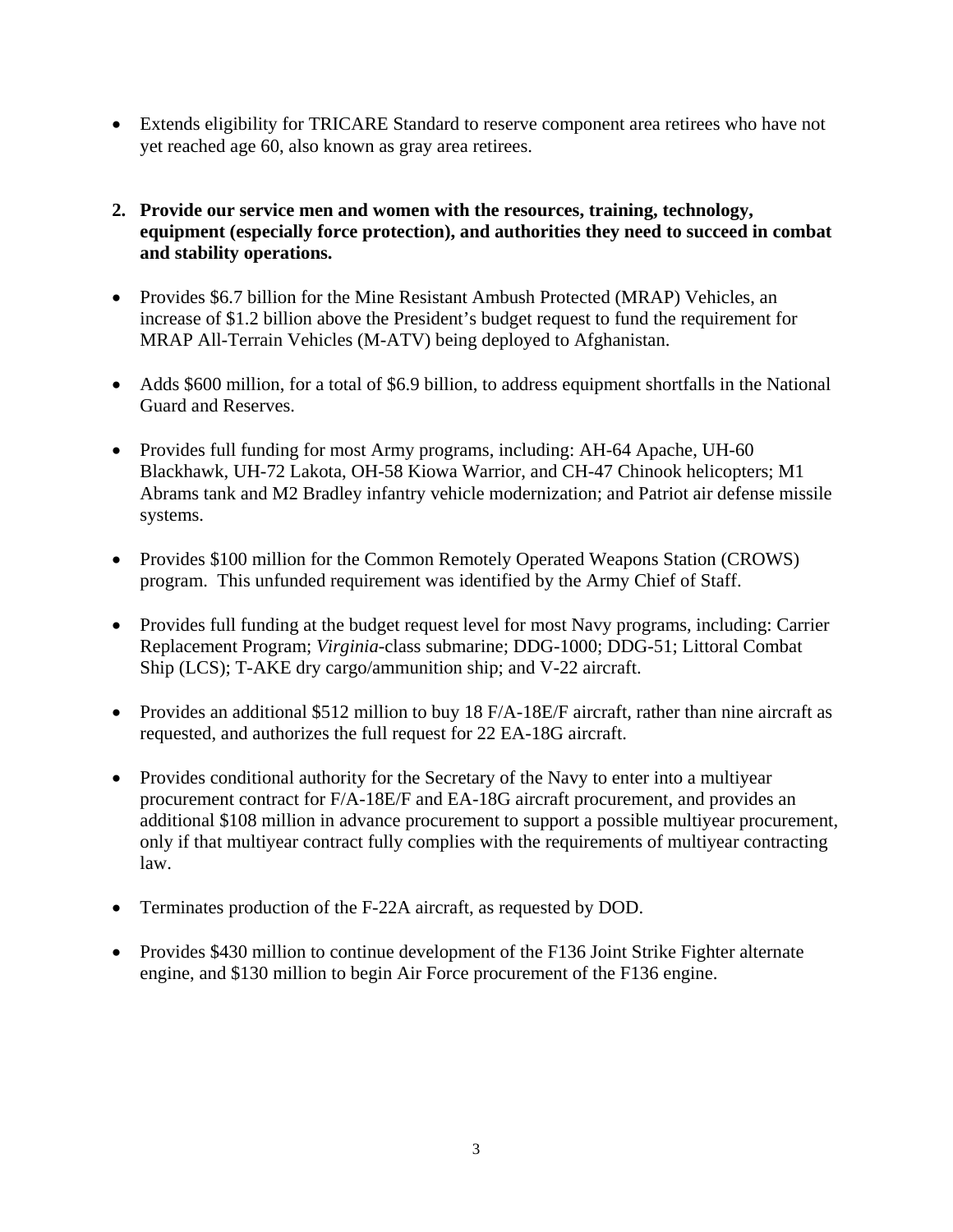- **3. Enhance the capability of the armed forces to conduct counterinsurgency operations and apply the lessons of Iraq to Afghanistan, as appropriate.**
- Authorizes full funding for the President's request for \$7.5 billion to train and equip the Afghan National Army and the Afghan National Police.
- Allows the Secretary of Defense, with the concurrence of the Secretary of State, to transfer U.S. defense articles currently located in Iraq to the security forces of Iraq or the security forces of Afghanistan to support their efforts to provide for internal security.
- Authorizes up to \$1.3 billion for the Commanders' Emergency Response Program (CERP) in Iraq and Afghanistan for humanitarian relief and reconstruction projects and authorizes using CERP funds to support the Afghanistan National Solidarity Program to promote Afghan-led community development.
- Provides oversight of the Pakistan Counterinsurgency Fund, to be resourced with up to \$700 million transferred from the State Department, for building the capability of Pakistan's military forces, police forces, and Frontier Corps to conduct counterinsurgency operations.
- Extends the authority for DOD to transfer up to \$100 million to the State Department to support State Department programs for security and stabilization assistance.
- Stipulates that funds available for DOD's program to build the capacity of partner nations ("Section 1206") may be used to build the capacity of coalition partners in Iraq and Afghanistan to conduct stabilization operations and special operations.

## **4. Improve the ability of the armed forces to counter nontraditional threats, including terrorism, the proliferation of weapons of mass destruction and their means of delivery.**

- Provides more than \$2 billion for the Joint Improvised Explosive Device Defeat Organization (JIEDDO) in the Overseas Contingency Operations component of the budget request.
- Funds fully the President's \$1.57 billion budget request for Chemical and Biological Defense programs.
- Authorizes the budget request for the addition of \$700 million to field additional THAAD and Standard Missile-3 theater missile defense systems, and authorizes an increase of \$23 million for procurement of additional Standard Missile-3 interceptors.
- Authorizes the budget request for the addition of \$200 million for conversion of six additional Aegis ships for missile defense capabilities.
- Provides an additional \$20 million for the Cooperative Threat Reduction (CTR) Program at DOD and limited additional authorities to the CTR Program and the Nonproliferation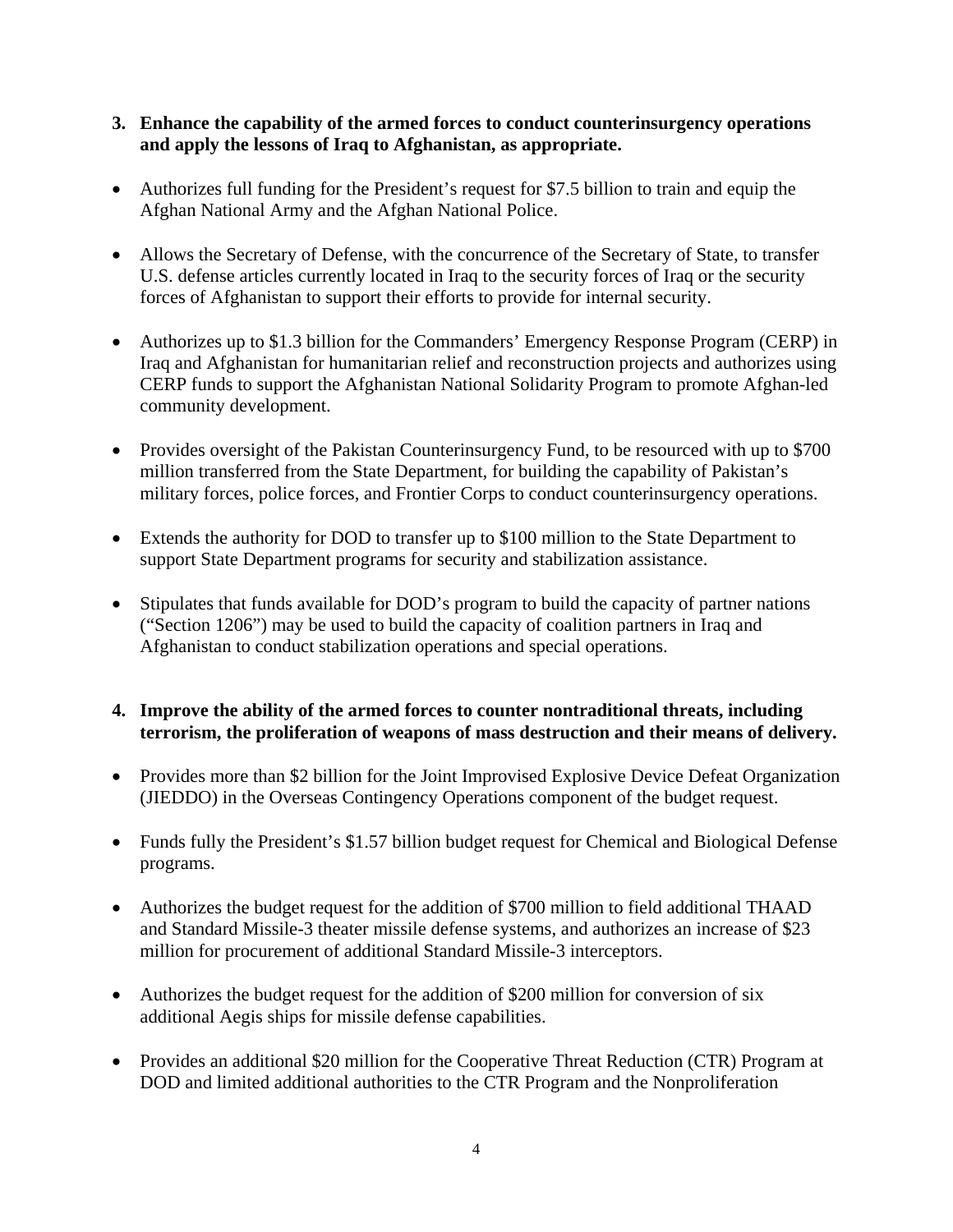Program at DOE to utilize funding, notwithstanding any other provision of law, to meet urgent requirements.

## **5. Seek to reduce our Nation's strategic risk by taking action aimed at restoring the readiness of the military services to conduct the full range of their assigned missions.**

- Funds readiness and depot maintenance programs to ensure that forces preparing to deploy are trained and their equipment is ready.
- Adds \$70 million in aviation depot maintenance in support of the Navy's unfunded requirement to increase readiness.
- Adds \$15 million for the DOD Inspector General (IG) second year growth plan that will enable the IG to increase oversight of operations in Iraq and Afghanistan, contract management and acquisitions, and support audits to identify potential waste, fraud, and abuse.

## **6. Terminate troubled programs and activities, improve efficiencies, and apply the savings to higher-priority programs.**

- Future Combat System (FCS)—Reduces \$27 million from the FCS Non-Line of Sight Cannon and \$184 million FCS Manned Ground Vehicle programs for excess termination liability.
- Supports termination of the Multiple Kill Vehicle (MKV) program, which had significant technical challenges and was not consistent with the Secretary's missile defense policy guidance.
- Supports termination of the Kinetic Energy Interceptor (KEI) program, which had serious technology, affordability, and operational problems.
- Supports cancellation of the second Airborne Laser (ABL) aircraft, and refocuses the ABL program as a technology research effort. The ABL had significant affordability and technology problems and the program's proposed operational role was highly questionable.
- Reduces \$209.5 million for the C-130 avionics modernization program (AMP) due to delays in the production program.
- Provides authority for temporary reduction in aircraft carrier force levels, as requested by DOD. Otherwise, the Navy would have had to spend more than \$1 billion to extend the service life of the U.S.S. *Enterprise*.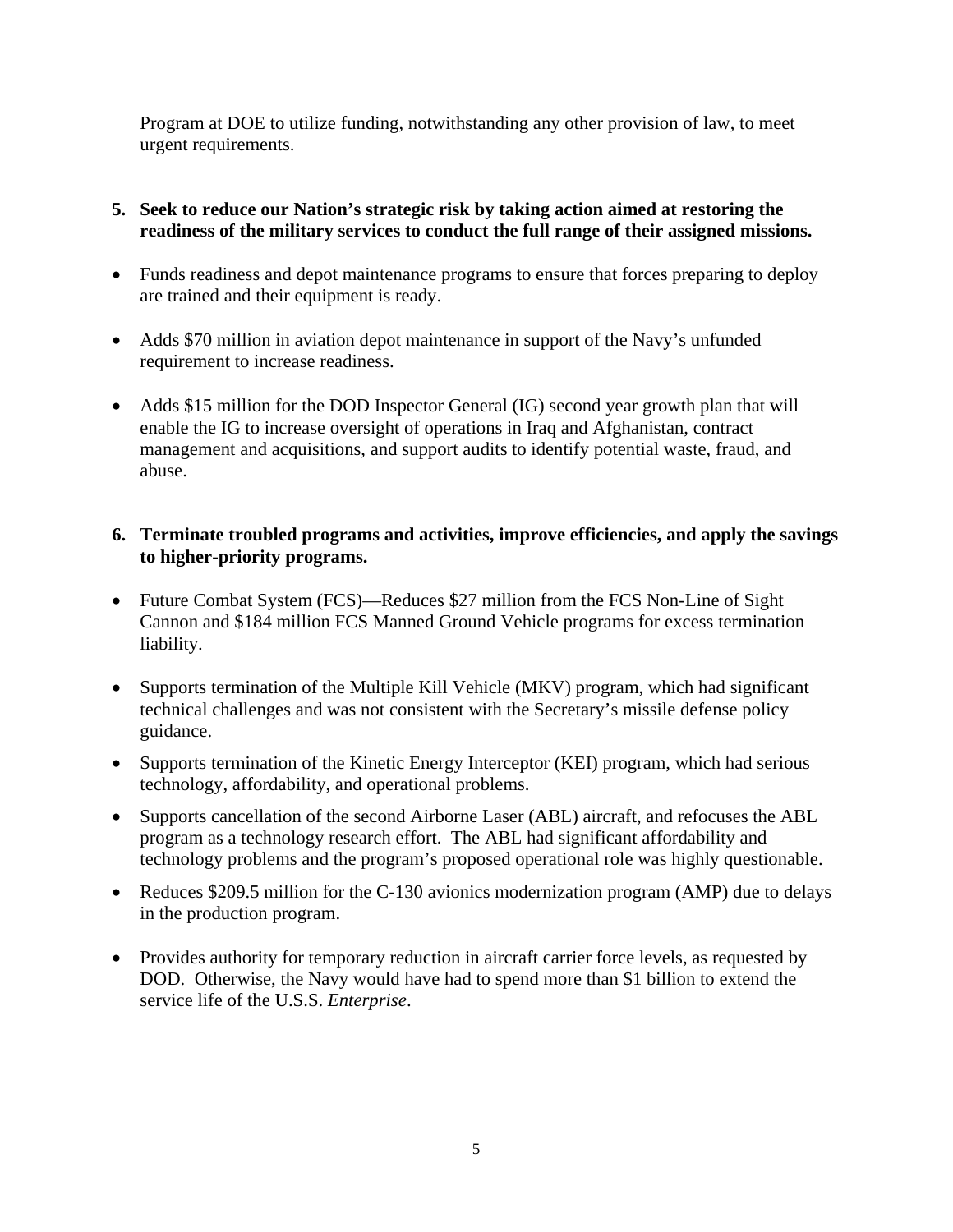- **7. Ensure aggressive and thorough oversight of DOD's programs and activities to ensure proper stewardship of taxpayer dollars and compliance with relevant laws and regulations.**
- Requires the Army to ensure that former FCS spin out early-infantry brigade combat team equipment is technologically mature, adequately tested, and has realistic and reliable cost estimates.
- Approves the Navy's plan to change the acquisition strategy for the Littoral Combat Ship (LCS) program, by conducting a winner-take-all down select for two ships in FY2010, with fixed-price options for two ships per year for the next four years thereafter.
- Requires that DOD treat the LCS as a Major Defense Acquisition Program (MDAP).
- Requires that the Navy conduct certain analyses before committing any funds to buy a future surface combatant after FY2011.

#### **OTHER KEY PROVISIONS**

The conference report contains the **Military Commissions Act of 2009**, which would replace the Military Commissions Act of 2006. The new legislation would ensure a fair and impartial process that is closer to the process used in trials by courts-martial by: (1) precluding the use of coerced testimony; (2) limiting the use of hearsay testimony; (3) establishing new procedures for handling classified information, based on the Classified Information Protection Act, which is applicable in the civilian courts; (4) providing defendants with access to witnesses and documentary evidence comparable to the access available to defendants in civilian courts; and (5) requiring that defendants be provided appropriate representation and adequate resources.

The conference report contains the **Matthew Shepard and James Byrd, Jr. Hate Crimes Prevention Act**, which would: (1) prohibit hate crimes based on the actual or perceived race, color, religion, national origin, gender, sexual orientation, gender identity, or disability of any person; (2) provide support for the criminal investigation and prosecution of hate crimes by State, local, and tribal law enforcement officials; and (3) prohibit attacks on United States service members based on their military service.

The conference report **repeals the authority for the National Security Personnel System (NSPS)** and requires the transition of NSPS employees to previously existing civilian personnel systems, while providing DOD with new personnel flexibilities – in the areas of hiring and assigning personnel and appraising employee performance – that would extend across the entire DOD civilian workforce. The Secretary of Defense would be afforded an opportunity to propose additional personnel flexibilities, if he determines that such flexibilities would be in the best interest of DOD.

The conference report includes provisions that would: (1) prohibit the use of contractor employees to conduct detainee interrogations; (2) require that detainee strategic interrogations be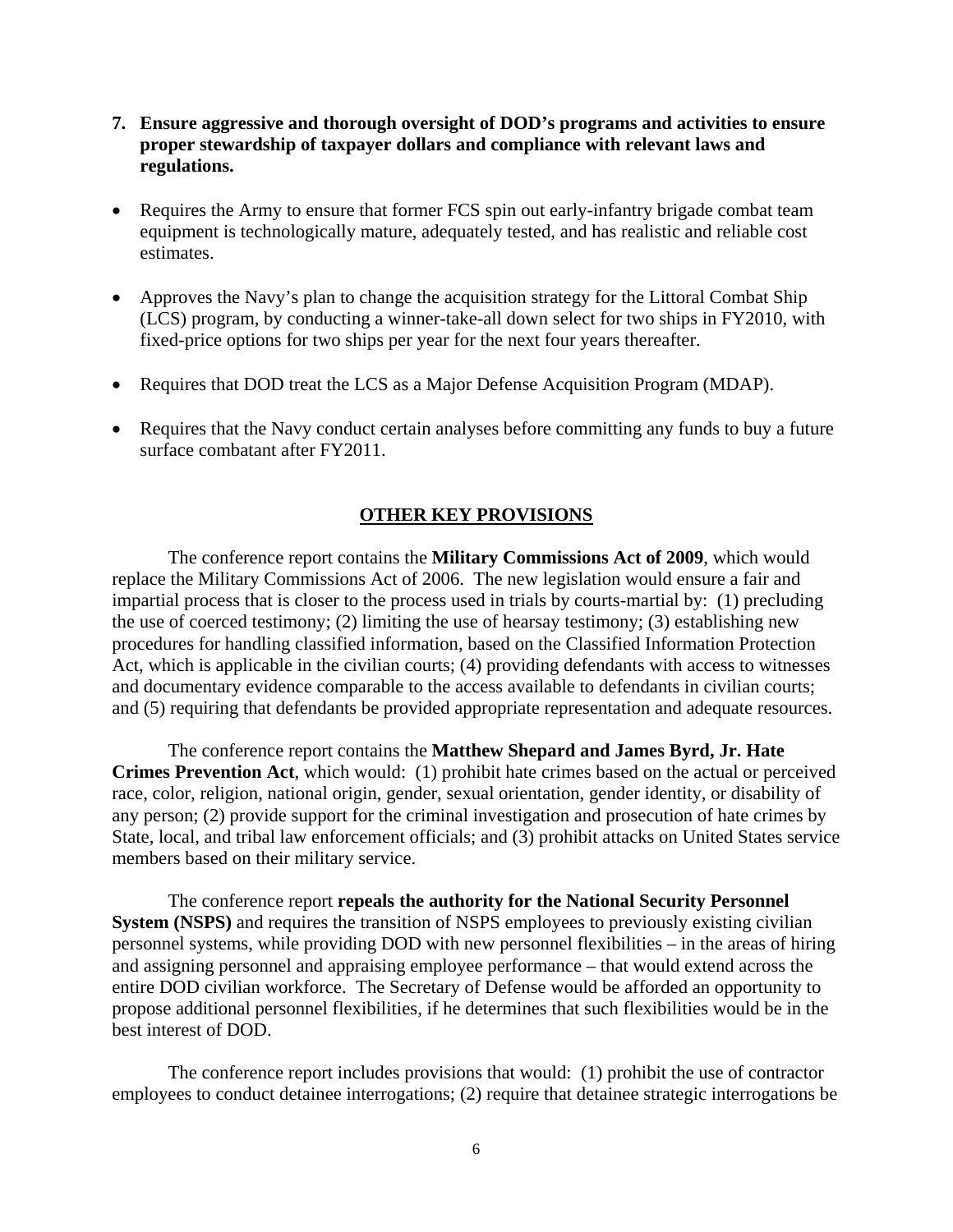videotaped; (3) require DOD to provide the International Committee of the Red Cross prompt access to detainees in DOD custody at Bagram, Afghanistan; and (4) prohibit military and intelligence officials from reading Miranda warnings to foreign nationals in the custody of DOD who are captured and detained outside the United States as enemy belligerents.

The conference report also **prohibits the release of detainees from Guantanamo Bay to the United States**, its territories, or possessions for the period beginning on October 1, 2009 and ending on December 31, 2010. Prior to any transfer of detainees to the United States, its territories, or possessions, the President would be required to provide a comprehensive disposition plan to Congress at least 45 days prior to the transfer of any detainee, including a risk assessment relating to the transfer, a proposal for disposition, the risk mitigation measures to be taken, the location or locations where the detainee would be held, the costs associated with executing the plan including technical and financial assistance to be provided to state and local law enforcement, and a summary of required consultations with State officials regarding the transfer.

#### **DETAILED DESCRIPTION BY SUBCOMMITTEE**

#### **FUNDING LEVELS**

 The total funding in the conference report matches the President's budget request of \$680.2 billion for discretionary programs in the jurisdiction of the House and Senate Armed Services Committees. The President's budget request for FY2010 had two major parts. The first was \$550.2 billion in budget authority in the base budget for DOD and defense programs in DOE. The second part was \$130 billion in budget authority for Overseas Contingency Operations, most of which funds the wars in Iraq and Afghanistan. The conference report authorizes these levels.

The Administration's budget for national defense also included discretionary programs outside the jurisdiction of the Armed Services Committees' discretionary programs that do not require further authorizations, mandatory programs that are part of current law, and a new mandatory proposal dealing with concurrent receipt. When these programs are added the total request for national defense equaled \$693.1 billion as re-estimated by the Congressional Budget Office. The bill is consistent with this level with one exception. The Administration's concurrent receipt proposal was not included in the conference report because acceptable and specific offsets were not proposed by the Administration.

#### **SUBCOMMITTEE ON PERSONNEL**

The Personnel conference panel focused its attention on improving recruiting and retention, and providing top quality health care, military family readiness and support, and quality of life programs for military and civilian personnel of DOD.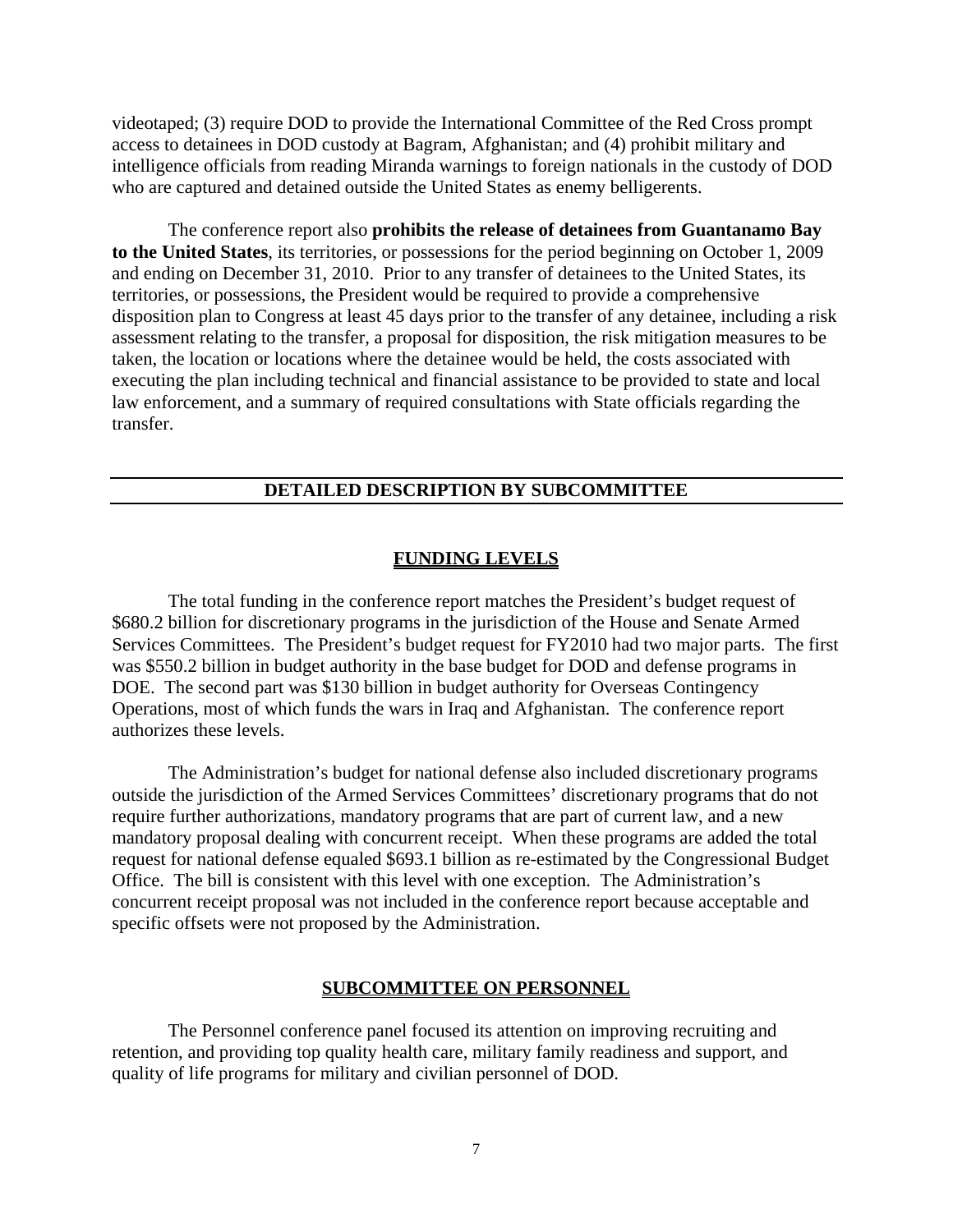## **End Strength**

- Authorizes FY2010 active-duty end strengths for the Army of 562,400; the Marine Corps, 202,100; the Air Force, 331,700; and the Navy, 328,800.
- Authorizes the Secretary of Defense to increase the Army's active-duty end strength by 30,000 above 2010 levels during FY2011 and FY2012 if sufficient funding is requested in the budgets for those fiscal years.
- Authorizes the secretaries of the military departments to vary Selected Reserve end strength by two percent above authorized levels.
- Requires the Secretary of the Army to submit a report to Congress describing the utilization of non-dual status technicians.
- Requires the Secretary of the Army to submit a report to Congress assessing the feasibility of creating a trainee, transients, holdees, and students account within the Army National Guard.

## **Military Personnel Policy**

- Requires that an officer appointed to serve as Legal Counsel to the Chairman of the Joint Chiefs of Staff be appointed in the regular grade of brigadier general or rear admiral (lower half).
- Implements section 506 of the Duncan Hunter National Defense Authorization Act for FY2009 by modifying the distribution and authorized end strengths of general and flag officers on active duty and requiring the Secretary of Defense to report on adequacy of reserve component general and flag officer authorizations and other general and flag officer positions.
- Extends to September 2013 the option for service members to carry over 75 days of leave from one fiscal year to the next.
- Requires that reserve component members who served in combat zones be retained on active duty until completion of the disability evaluation process unless the members request to leave active duty.
- Requires a medical examination before administrative separation of members who are diagnosed as suffering from Post-Traumatic Stress Disorder (PTSD) or Traumatic Brain Injury (TBI).
- Authorizes the Secretary of the Air Force to establish the Air Force Academy Athletic Association as a nonprofit corporation to support the athletic programs at the Air Force Academy.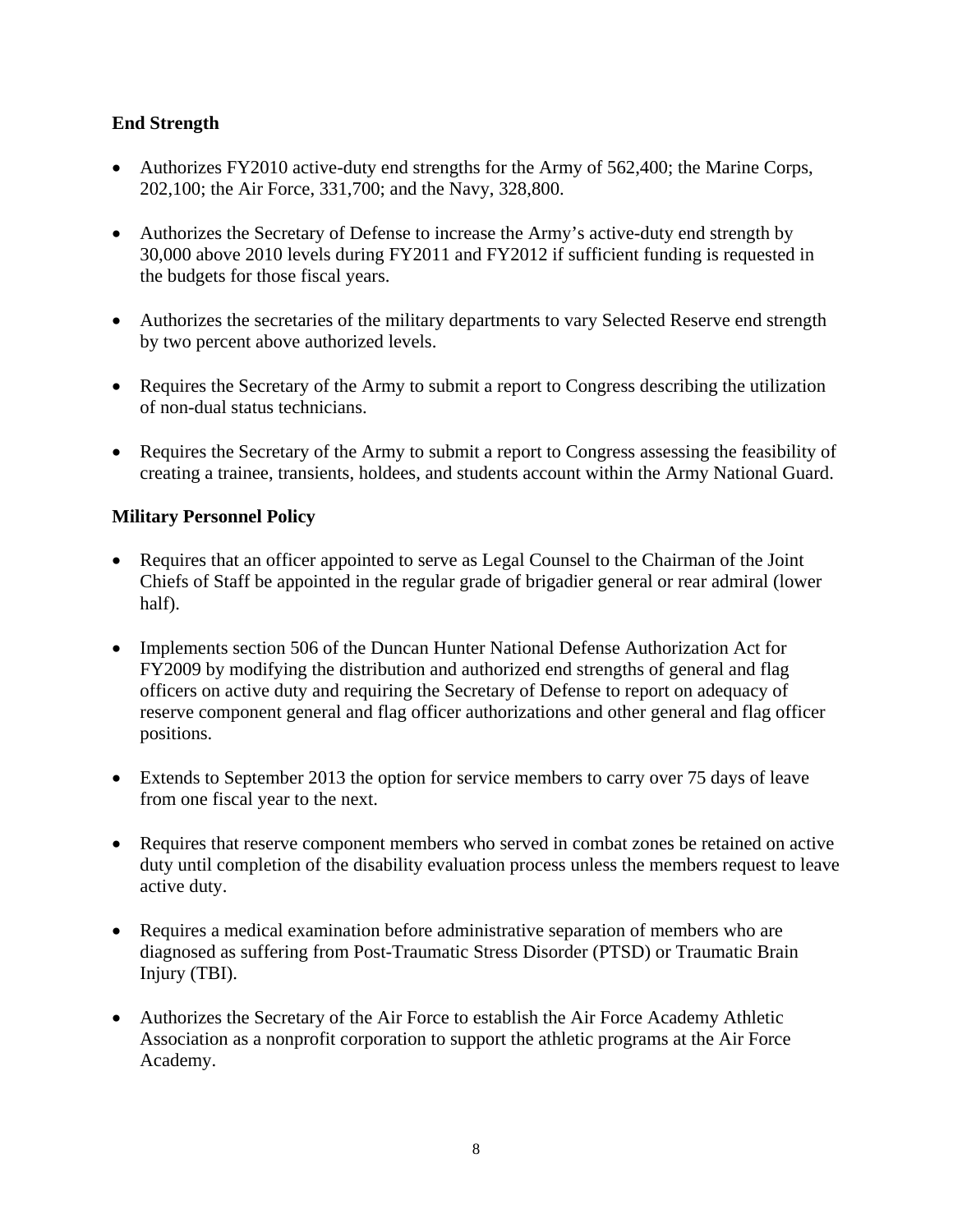- Authorizes the Secretary of Defense to conduct a program to establish language training centers at institutions of higher learning.
- Directs the Secretary of Defense to establish an independent panel to review and make recommendations regarding the judge advocate requirements for the Department of the Navy, including career patterns and the role of the Judge Advocate General.
- Requires the Secretary of Defense to prescribe a policy guaranteeing media access to ceremonies for the dignified transfer of remains of service members who die overseas when the next of kin consents, and authorizes roundtrip transportation to the ceremony for family members.
- Authorizes the award of the Medal of Honor to former Army Private First Class Anthony T. Kaho'ohanohano, the Silver Star to former Army Captain Jack T. Stewart, and the Distinguished-Service Cross to former Army Sergeant First Class William T. Miles, Jr.
- Requires the Secretary of Defense to develop a revised plan to implement policies aimed at preventing and responding effectively to sexual assaults involving service members, and directs the Comptroller General to report on the capability of each of the armed forces to investigate and respond to allegations of sexual assault against service members.
- Requires a report by the Secretary of Defense in consultation with the Secretary of State on international intra-familial abduction of children of service members.
- Requires a report by the Secretary of Defense on child custody cases in which deployment of a service member was an issue and on measures taken to assist service members in avoiding child custody disputes.
- Includes the Military and Overseas Voter Empowerment Act to reduce barriers to absentee voting for military personnel and overseas voters.
- Requires the establishment of voting assistance officers on military installations.
- Increases DOD's cost share for the National Guard Youth Challenge Program from 60 to 75 percent of the cost of the program.
- Requires a comprehensive plan and statement of policy on the prevention, diagnosis, and treatment of substance use disorders and disposition of substance abuse offenders in the military.
- Prohibits service secretaries from scheduling mobilization or pre-mobilization training when suspension of training is anticipated for at least five days unless the Secretary of Defense determines it is in the national interest, and Congress is notified.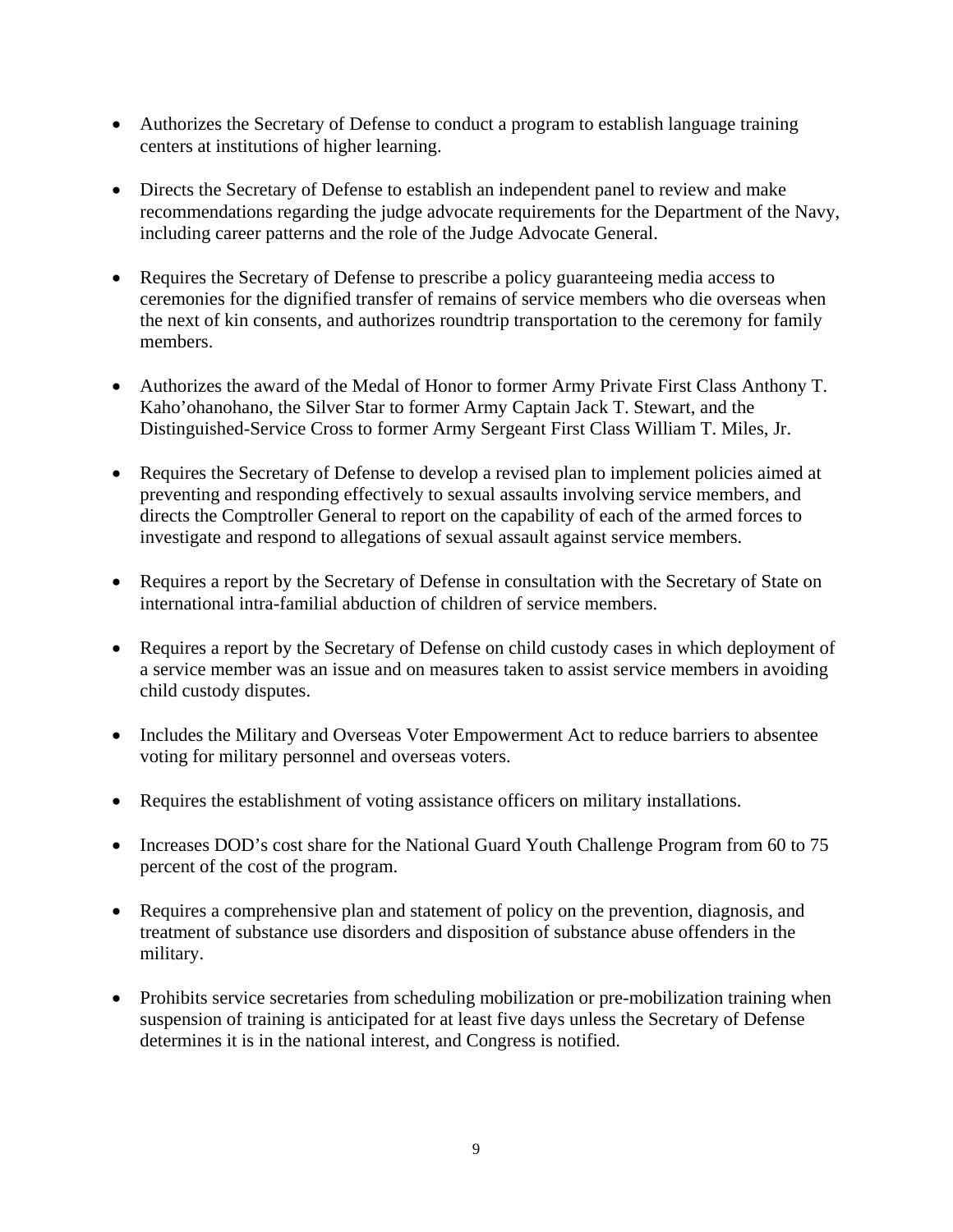- Requires the Secretary of Defense to establish a website for service members and their families to provide current information on the benefits available to them, including retirement and survivor benefits and offsets required by law.
- Authorizes \$30 million in supplemental educational aid, \$14 million in special assistance to local educational agencies affected by the Base Realignment and Closure (BRAC) Commission and force relocations, and \$5 million in impact aid for children with severe disabilities.
- Extends for two years the authority of the Secretary of Defense to provide financial assistance to local educational agencies with enrollment changes due to base closures, force structure changes, or force relocations.
- Amends the Elementary and Secondary Education Act of 1965 to change the requisite number of federally connected children who attend area schools daily in order for a school district to receive impact aid from 6,500 to 5,000 students.
- Requires the Comptroller General to conduct an audit of the utilization by local educational agencies of DOD supplemental impact aid assistance provided to support the education of dependent children of service members.
- Expresses the sense of Congress in support of State implementation of the Interstate Compact on Educational Opportunity for Military Children and encourages all States to enact it.
- Makes permanent the authority of the Secretary of Defense to enroll a limited number of dependents of foreign military members assigned to Supreme Headquarters Allied Powers Europe (SHAPE), on a space-available and tuition-free basis, in the DOD dependents' education system in Mons, Belgium.
- Authorizes the Secretary of Defense to enroll in DOD schools a dependent, not otherwise eligible for enrollment, who is the dependent of a member of a foreign armed force residing on a military installation in the United States, or a dependent of a deceased service member who died in the line of duty in a combat-related operation, as designated by the Secretary.
- Mandates the addition of two members to the DOD Military Family Readiness Council, one from the National Guard and one from a reserve component other than the National Guard.
- Requires the Secretary of Defense to undertake a comprehensive assessment of the impact of military deployment on dependent children of service members.
- Establishes an Office of Community Support for Military Families with Special Needs within the Office of the Under Secretary of Defense for Personnel and Readiness, which would have the responsibility to develop and implement a comprehensive policy and program of support for military families with special needs, to establish the capability to provide timely access to information and referral services, and to oversee the expansion of case management and individualized support services provided by the military departments.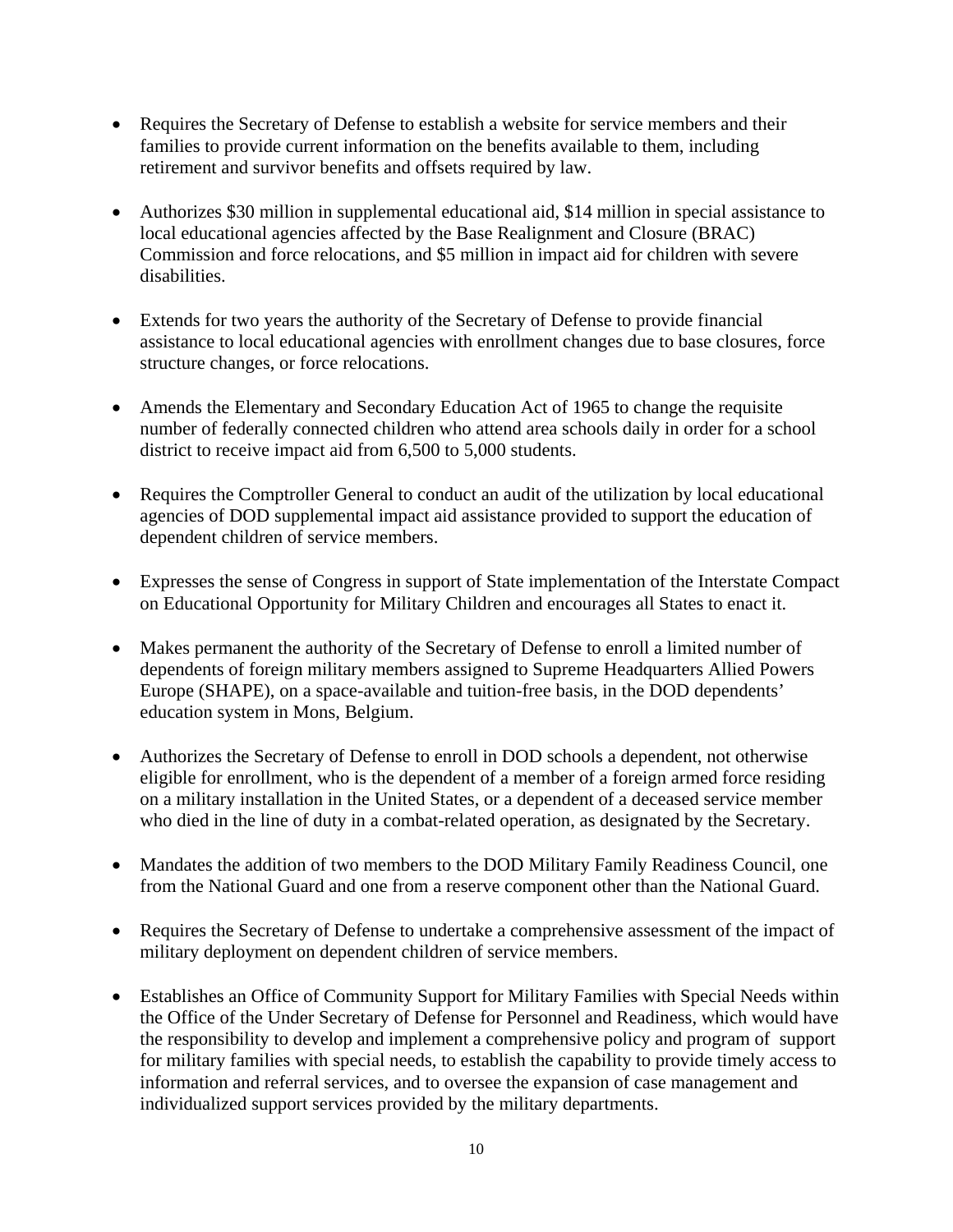- Expands coverage of exigency leave available under the Family and Medical Leave Act of 1993 to eligible family members of active-duty service members deployed to a foreign country, modifies the definition of a covered active-duty service member, and expands coverage of such members to include a veteran who is undergoing medical treatment, recuperation, or therapy for a serious injury or illness and who was a member of the armed forces at any time during the period of five years preceding the date on which the veteran receives treatment.
- Requires the Secretary of Defense to report on the various reintegration programs being administered in support of National Guard and reserve members and their families, and to report on the administration of the Yellow Ribbon Reintegration Program.
- Requires the Office for Reintegration Programs in DOD to establish, as part of the Yellow Ribbon Reintegration Program, a program to provide National Guard and reserve members and their families with training in suicide prevention.
- Requires the Comptroller General to submit a report on financial assistance for childcare provided to all active-duty service members, as well as to members of the reserve components who are deployed in connection with a contingency operation.
- Authorizes the Secretary of Defense to establish an internship pilot program for certain military spouses to obtain employment with other federal agencies or departments that could potentially lead to career portability and advancement.
- Requires the Secretary of Defense to report on the impact of domestic violence on military families, to include an assessment of such impact and information on progress being made to ensure care and services are provided to children exposed to domestic violence.

## **Military Pay and Compensation**

- Authorizes \$136 billion for military personnel, including costs of pay, allowances, bonuses, survivor benefits, and permanent change of station moves.
- Increases the maximum amount of Supplemental Subsistence Allowance from \$500 to \$1,100 per month and directs the Secretary of Defense to submit to Congress a plan to ensure that service members and their families are not dependent on food stamps for their nutritional needs.
- Authorizes a 3.4 percent across-the-board pay raise, 0.5 percent above the budget request and the annual increase in the Employment Cost Index.
- Directs the Comptroller General to conduct a comprehensive study comparing military pay and benefits, including the value of military health care and the retirement benefit, with comparable private-sector pay and benefits, and to report to Congress by April 1, 2010, on the results of that study.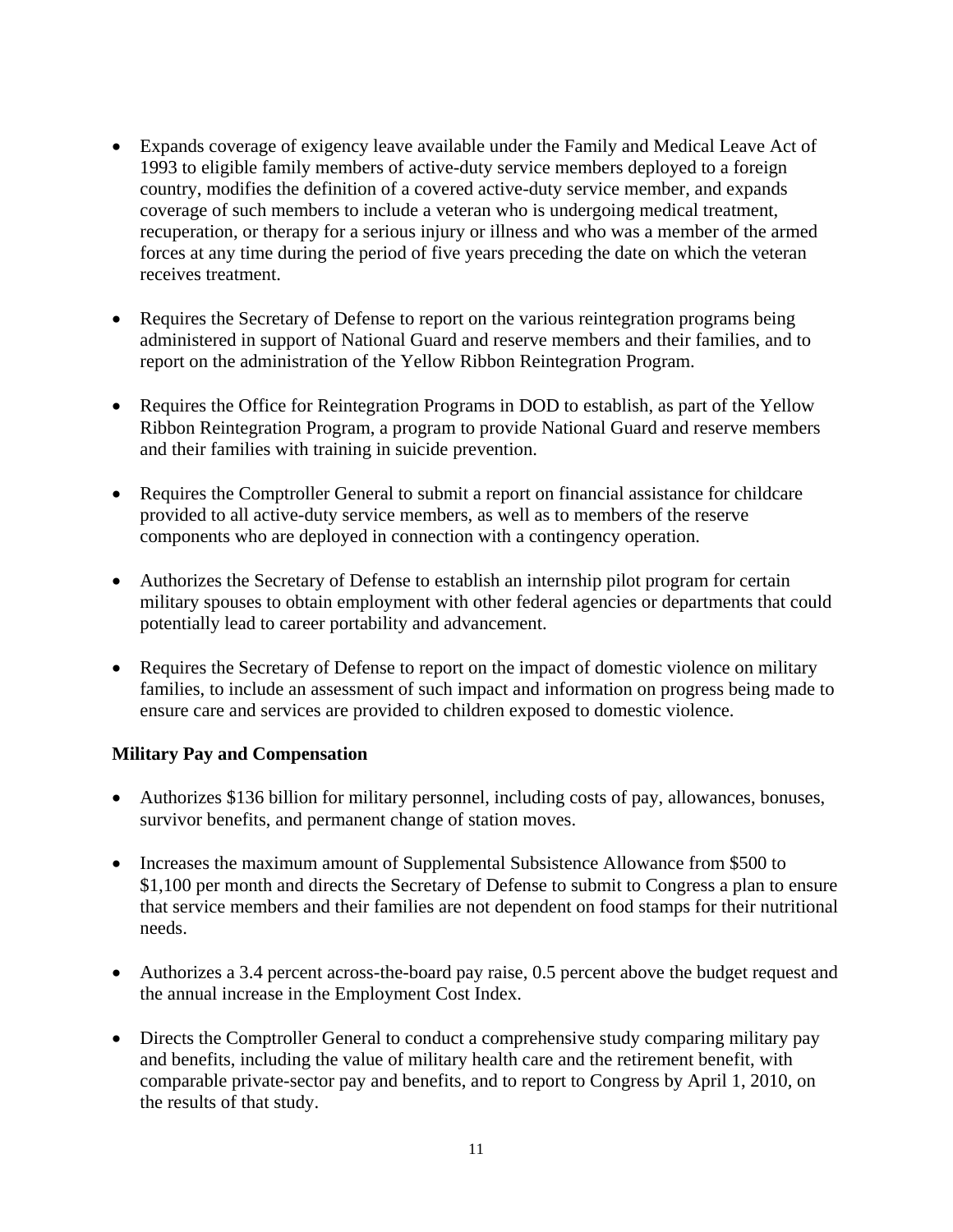- Reauthorizes over 25 types of bonuses and special pays aimed at encouraging enlistment, reenlistment, and continued service by active-duty and reserve military personnel.
- Authorizes the Secretary of Defense to provide any member or former member of the armed forces up to \$200 a day for each day of administrative absence that the member would have earned between January 19, 2007, and the date of implementation of the Post-Deployment/Mobilization Respite Absence program, had the program been timely implemented.
- Authorizes monthly payment of hostile fire pay, imminent danger pay, hazardous duty pay, assignment pay, and skill incentive pay to be prorated to reflect the actual qualifying service performed during the month.
- Authorizes additional assignment pay or special duty pay for service members demonstrating critical language proficiency who agree to serve in Afghanistan for a minimum of three years.
- Authorizes the payment of stop-loss pay to members serving on active duty through June 2011.
- Requires the Secretary of the Air Force to submit a report to the congressional defense committees on the programs of the Air Force to attract and retain qualified individuals for service that involves the operation, maintenance, handling, or security of nuclear weapons.
- Authorizes transportation allowances for eligible relatives of a member of the uniformed services who dies while on active duty in order for the relative to travel to a memorial service that is separate from the burial service.
- Requires the secretaries of the military departments to provide reserve component members injured on active duty information on the availability of care through community-based warrior transition units, including the location of the nearest community-based warrior transition unit to their homes.
- Authorizes reserve retirees to have their retired pay recomputed and their retired grade readjusted when they are recalled to an active status in the Selected Reserve for at least two years.
- Authorizes service members who qualify for a regular retirement to elect to receive a reserve retirement when they serve in an active status in the Selected Reserve for at least 2 years after qualifying for the regular retirement.
- Prohibits the Secretary of Defense from authorizing a DOD entity, except when the Secretary determines it is in the best interest of the government or of government users, from offering or providing Internet, telephone, or television services directly to users using DOD resources.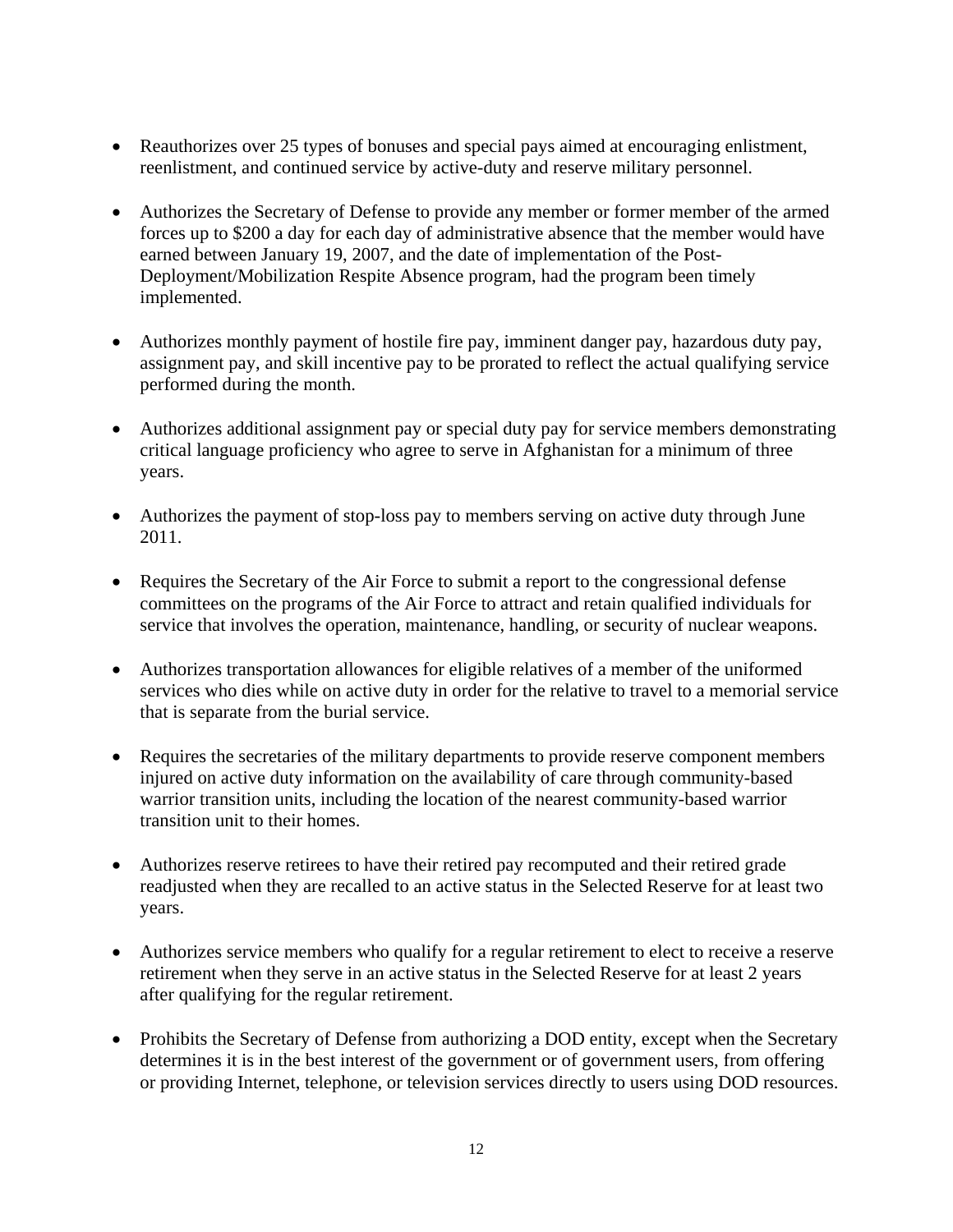- Reduces the maximum percentage of monthly compensation that may be involuntarily collected to repay overpayments erroneously paid to service members through no fault of their own from 20 percent to 15 percent.
- Expresses the sense of Congress that members of the armed forces, military retirees, and their families deserve ongoing recognition and support for their service, and that Congress will continue to look for appropriate mandatory spending offsets that could be used to address shortcomings in military personnel programs that incur mandatory spending obligations.

## **Health Care and Wounded Warriors**

- Authorizes over \$28 billion for the Defense Health Program.
- Prevents increases in copayments for inpatient care in civilian hospitals under TRICARE Standard during FY2010.
- Authorizes special compensation for designated caregivers for the assistance they provide to service members with catastrophic injuries or illnesses who require assistance in everyday living when, in the absence of that assistance, the service member would require hospitalization or institutional care.
- Prohibits the services from converting military medical and dental positions to civilian medical and dental positions.
- Extends the eligibility of reserve component members who are issued or covered by a delayed-effective-date active-duty order in support of a contingency operation for TRICARE coverage from 90 days to 180 days before the date on which the period of active duty is to commence.
- Enhances transitional dental care for members of the reserve components on active duty for more than 30 days in support of a contingency operation.
- Expands eligibility of surviving children under the TRICARE Dental Program to the longer of three years after the service member's death, until the surviving child reaches age 21, or until the child reaches age 23 if a full-time student.
- Requires the Secretary of Defense to submit a report on the health care needs of military family members and to undertake actions to enhance the capability of the military health system and improve the TRICARE program.
- Extends eligibility for TRICARE Standard to reserve retirees who have not yet reached the age of 60, also known as gray area retirees.
- Exempts certain disabled TRICARE beneficiaries under age 65 from the requirement to enroll retroactively in Medicare part B in order to maintain TRICARE coverage.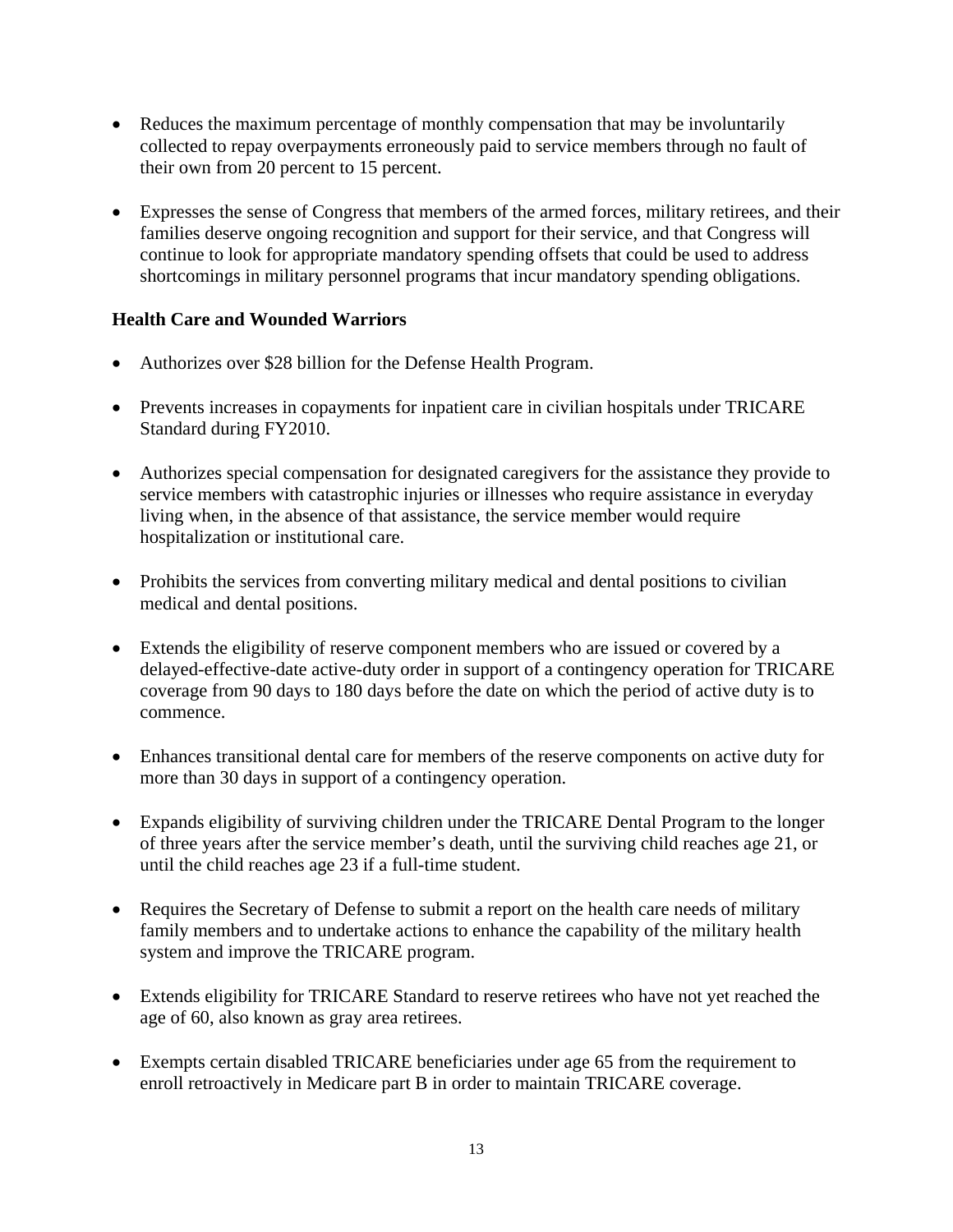- Requires the Secretary of Defense to identify eligible TRICARE beneficiaries who are entitled to benefits under Medicare part A and who are eligible to enroll in Medicare part B of the options available to them for enrollment in Medicare part B and the potential consequences to TRICARE coverage of waiving enrollment in part B.
- Authorizes travel and transportation allowances for up to three designated individuals for seriously injured or wounded service members, including those with serious mental disorders, for the duration of their inpatient stay.
- Authorizes travel and transportation allowances for non-medical attendants of very seriously wounded, ill, or injured service members.
- Requires the Secretary of Defense to establish a task force to assess the effectiveness of the policies and programs developed and implemented by DOD and each of the military departments to assist and support the care, management, and transition of recovering wounded, ill, and injured service members.
- Requires the Secretary of Defense to develop and implement a comprehensive policy on pain management by the military health care system.
- Requires the Secretary of Defense to report on the implementation of policy guidance dated November 7, 2006, regarding deployment-limiting psychiatric conditions and medications, and to establish and implement a policy for the use of psychotropic medications for deployed members of the armed forces.
- Authorizes the Secretary of Defense to establish cooperative health care agreements between military installations and local or regional health care systems.
- Requires the Secretary of Defense to provide for a clinical trial to assess the efficacy of cognitive rehabilitative therapy for members or former members of the armed forces who have been diagnosed with TBI incurred in the line of duty in Operation Iraqi Freedom or Operation Enduring Freedom.
- Requires the Secretary of Defense to provide for and report on clinical trials to assess the efficacy of chiropractic treatment for active-duty service members.
- Requires the secretaries of the military departments to increase by a specified amount the number of active duty mental health personnel authorized for each department; requires the Secretary of Defense to report on the appropriate number of mental health personnel required to meet mental health care needs of service members, retired members, and dependents; requires the Secretary to develop and implement a plan to significantly increase the number of DOD military and civilian mental health personnel; and requires the Secretary to assess the feasibility and advisability of establishing one or more military mental health specialties for officers or enlisted service members.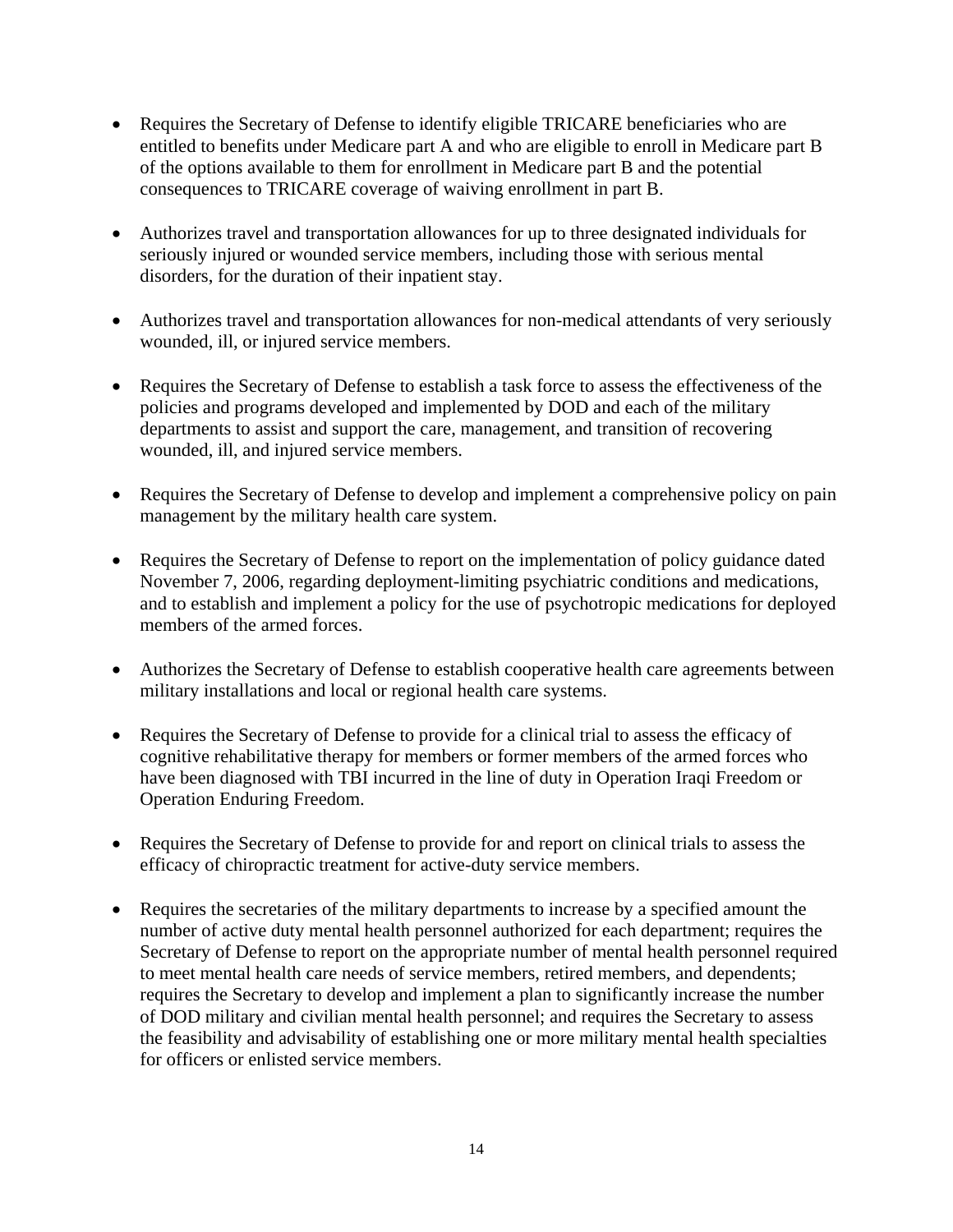- Requires the Secretary of Defense to issue guidance for the provision of person-to-person mental health assessments at designated intervals for certain service members deployed in connection with contingency operations.
- Requires the Secretary of Defense to conduct a study on the management of medications for physically and psychologically wounded service members.
- Requires the Deputy Secretary of Defense, acting in the capacity of the Chief Management Officer of DOD, to submit a report on improvements to the governance and execution of health information management and information technology programs planned and programmed to electronically support clinical medical care within the military health system, including an assessment of the capabilities of the Office of the Assistant Secretary of Defense for Health Affairs to carry out necessary governance, management, and development functions of such systems, and an analysis of the alternative organizations within DOD with equal or greater management capabilities for health information management and technology.
- Requires the Secretary of Defense to conduct a comprehensive review of the mental health care and counseling services available to dependent children of service members, to develop and implement a plan for improvements in access to quality mental health care and counseling services for dependent children, and requires the Secretary of the Army to conduct a pilot program to address the mental health care needs of military children and adolescents.
- Requires the Secretary of Defense, in consultation with the Secretary of Veterans Affairs, to provide for a study on the treatment of post-traumatic stress disorder to be conducted by the Institute of Medicine of the National Academy of Sciences or another independent entity.
- Requires the Secretary of Defense to report on the implementation of section 1097c of title 10, United States Code, relating to the relationship between the TRICARE program and employer-sponsored group health plans.
- Requires the Secretary of Defense to report on the extent to which the Secretary has exercised the authority provided in the National Defense Authorization Act for FY2008 to provide a health care stipend for members of the reserve component who are called or ordered to active duty for more than 30 days.
- Authorizes the Secretary of Defense to provide, in exceptional circumstances, reimbursement for the travel expenses of active-duty beneficiaries and their dependents otherwise ineligible for reimbursement relating to travel for medical services.
- Requires the Secretary of Veterans Affairs to conduct a three-year study to assess the benefits, feasibility, and advisability of using service dogs for the treatment or rehabilitation of veterans with physical or mental injuries or disabilities, including post-traumatic stress disorder.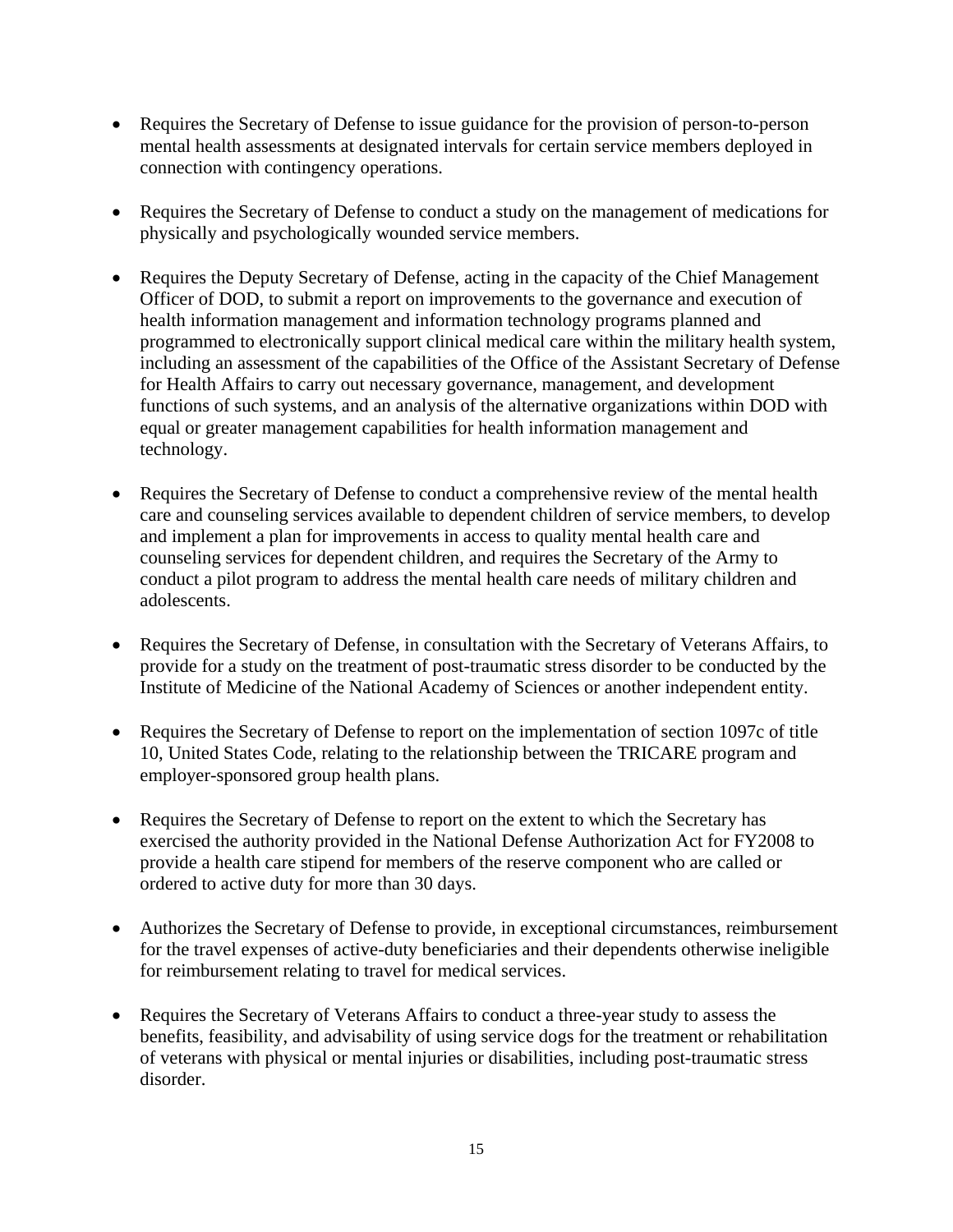- Authorizes the service secretaries to detail up to 25 active-duty officers each year as students at accredited schools for training in clinical psychology.
- Authorizes the Secretary of Defense to establish an undergraduate nurse training program.
- Authorizes a jointly operated DOD-Department of Veterans Affairs healthcare facility in North Chicago/Great Lakes Illinois.

## **Civilian Personnel**

- Authorizes the Secretary of Defense and other agencies and organizations with national security responsibilities to appoint individuals who have successfully completed the National Security Education Program to a position in the excepted service.
- Authorizes the direct hire of graduates of the Science, Mathematics, and Research for Transformation Defense Scholarship Program.
- Authorizes the direct hire of graduates of the Information Assurance Scholarship Program.
- Extends for one year the authority of the head of an executive agency to waive the limitations on the amount of premium pay that may be paid to a civilian employee who performs work in certain overseas locations in support of a contingency operation or an operation in response to a declared emergency.
- Extends to DOD civilian employees working in the Islamic Republic of Pakistan the same benefits that are currently provided to DOD civilians on official duty in a specified combat zone.
- Allows former federal employees who receive a federal annuity from other than the Civil Retirement and Disability Fund to retain their annuity if reemployed by DOD.
- Authorizes federal agencies to reemploy retired federal employees under certain limited conditions, without offset of an employees' annuity against their salary, and requires the Comptroller General to report on the use of this authority.
- Phases out cost of living allowances for federal employees working in Hawaii, Alaska, and other non-foreign U.S. territories, and would phase in locality comparability pay in place of the allowances.
- Phases in the allowance of unused sick leave to be applied toward length of service for purposes of computing a retirement annuity under the Federal Employee Retirement System.
- Provides certain District of Columbia employees whose positions were converted into federal positions with pension credit for their service prior to the transition for the purpose of determining federal retirement benefits.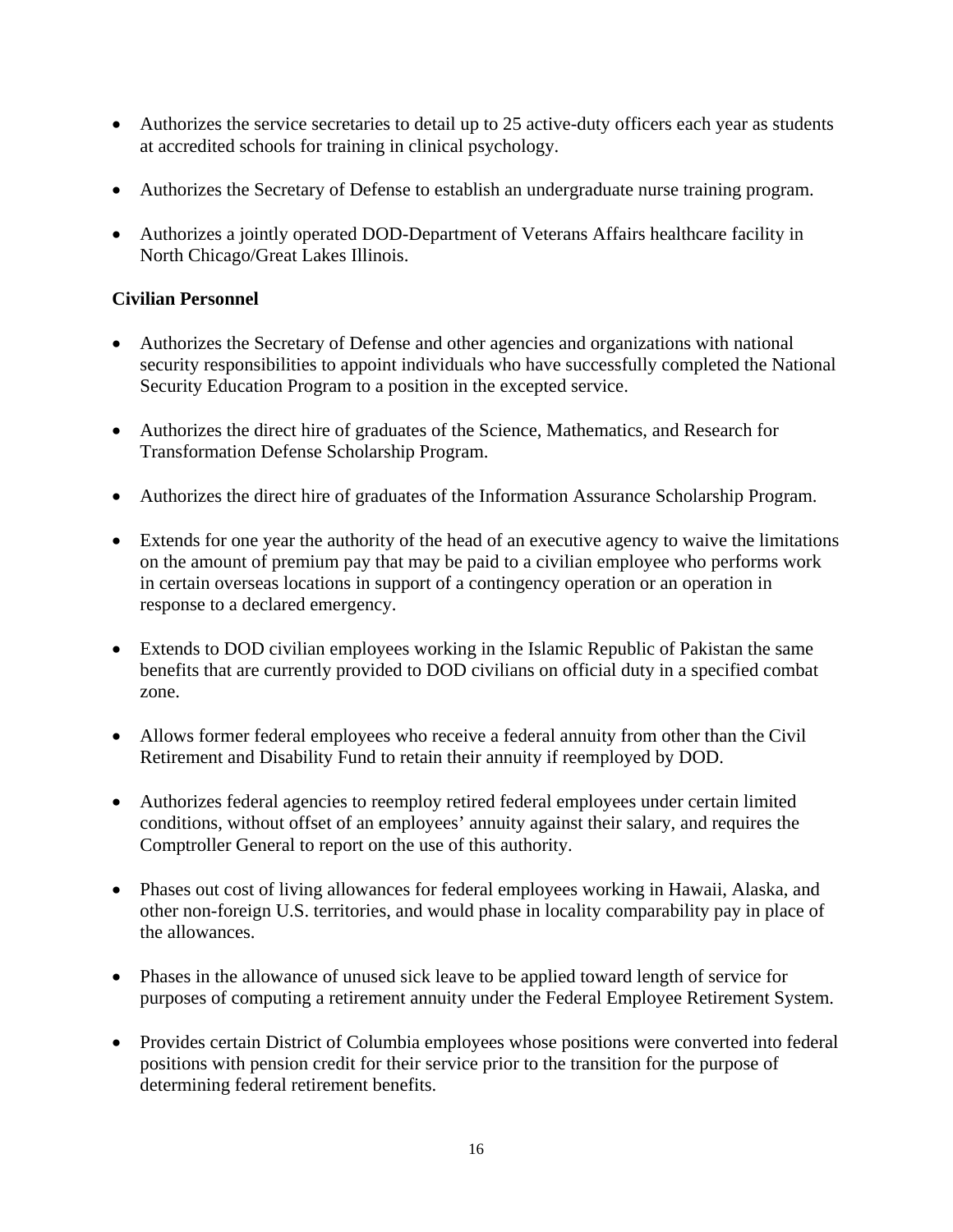- Allows former federal employees under the Federal Employee Retirement System who withdrew their contributions to the retirement trust fund, thereby waiving retirement credit for those years of service, to redeposit their earlier contributions, plus interest, upon reemployment with the federal government.
- Allows employees under the Civil Service Retirement System to take their highest salary, including their deemed full-time salary for years of part-time work, to be used in computing benefits derived from a pre-1986 salary.

## **SUBCOMMITTEE ON AIRLAND**

The Airland conference panel focused on ensuring that what is needed to succeed in combat and stability operations, to restore the readiness of Army ground forces, and Air Force, and Navy tactical air systems, to enhance the capability of the armed forces to conduct counterinsurgency operations, and to improve efficiency of programs and apply the savings toward high-priority programs. Particular emphasis was placed on addressing the modernization needs of the Army.

## **Mine Resistant Ambush Protected All-Terrain Vehicles**

• Provides \$6.7 billion for the Mine Resistant Ambush Protected (MRAP) Vehicles, an increase of \$1.2 billion above the President's budget request to fund the requirement for MRAP All-Terrain Vehicles (M-ATV) being deployed to Afghanistan.

## **Army Modernization**

- Requires the Secretary of Defense to carry out a next-generation ground combat vehicle program and a next-generation self-propelled howitzer program for the Army, and requires the Secretary of Defense to submit by March 31, 2010, a strategy and plan for the acquisition of next-generation combat and howitzer vehicles.
- Requires the Director of Defense Research and Engineering (DDR&E) to conduct an assessment of the technological maturity and integration risks of Army modernization programs.
- Requires an independent assessment of DOD's strategy for technology development that could support the modernization of the defense combat vehicle and tactical wheeled vehicle fleets. This assessment would address all aspects of vehicle systems and the full range of operational missions for the Army, Marine Corps, and U.S. Special Operations Command (USSOCOM).
- Requires the Army to ensure that former FCS spin out early-infantry brigade combat team equipment is technologically mature, adequately tested, and has realistic and reliable cost estimates.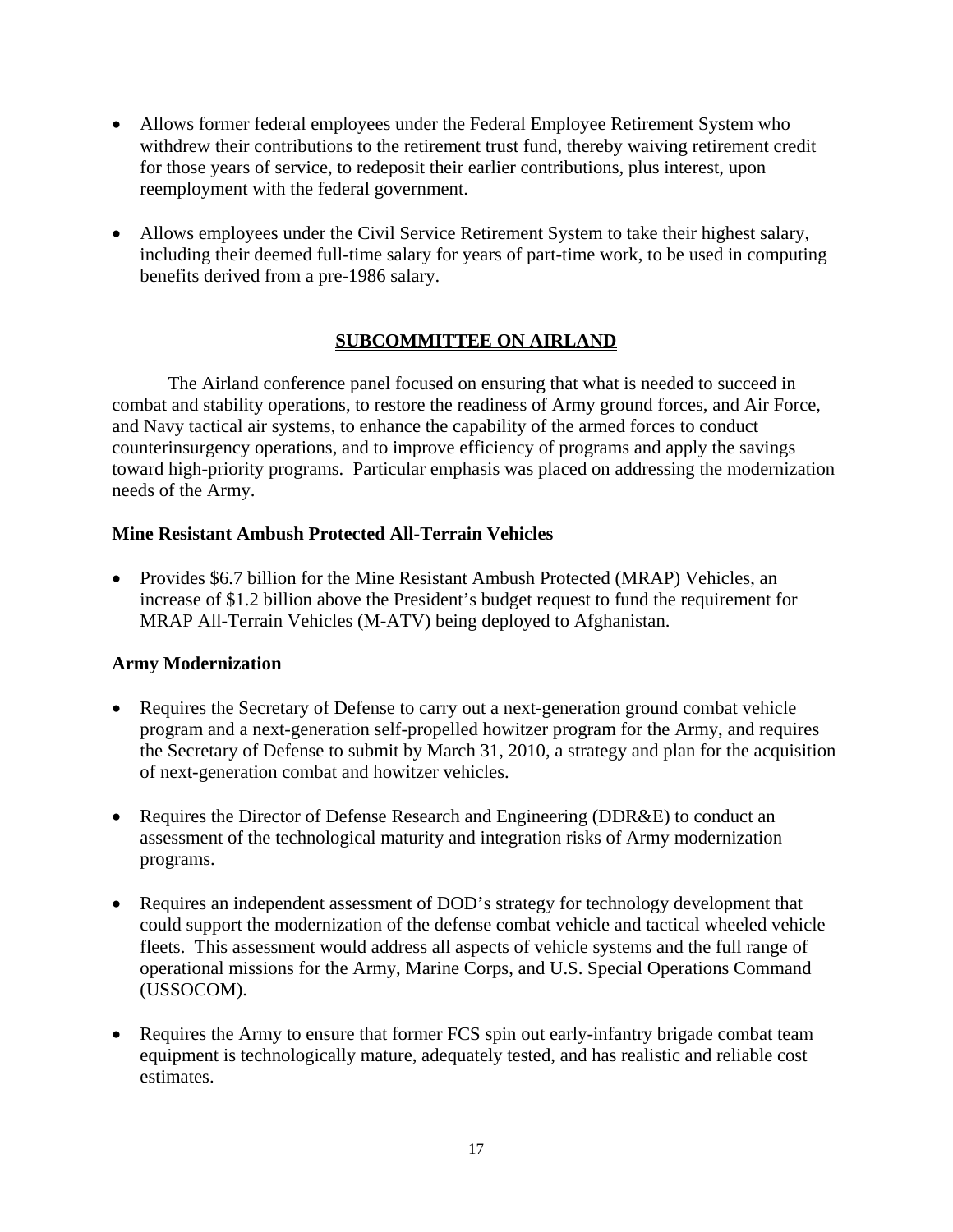• Restricts the obligation of more than 50 percent of FY2010 funding for the tactical ground network until Congress receives additional detailed information on the new program from the Under Secretary of Defense for Acquisition, Technology, and Logistics.

## **Army Aviation Highlights**

• Provides full funding for Army aviation programs, including: AH-64 Apache, UH-60 Blackhawk, UH-72 Lakota, OH-58 Kiowa Warrior, and CH-47 Chinook helicopters.

## **Army Weapons Systems Highlights**

- Authorizes full funding for the modernization of the M1 Abrams tank, M2 Bradley infantry vehicle, and Patriot air and missile defense systems.
- Adds \$58 million to the Paladin Integration Management (PIM) program to accelerate the upgrade and modernization of the M109A6 Paladin 155mm self-propelled howitzer that will increase the Paladin's performance and reliability, reduce life cycle costs, and address electronic obsolescence issues to meet the Army's needs to 2050.

## **Other Army Funding Issues**

- Supports the President's budget request for \$2.1 billion in Army research, development, test, and evaluation (RDTE) for the further development of the former FCS network and "spin out" technologies.
- Provides \$100 million for CROWS. This unfunded requirement was identified by the Army Chief of Staff.

# **Air Force and Naval Aviation Highlights**

- Adds \$512 million to buy 18 F/A-18E/F aircraft in FY2010 as originally planned, rather than nine aircraft as requested.
- Provides conditional authority for the Secretary of the Navy to enter into a multiyear procurement contract for buying F/A-18E/F and EA-18G aircraft, and provides an additional \$108 million in advance procurement to support a possible multiyear procurement, only if that multiyear contract fully complies with the requirements of multiyear contracting law.
- Authorizes full funding for DOD-requested Joint Strike Fighter (JSF) research and development program at \$3.6 billion.
- Authorizes full funding for DOD-requested JSF procurement of 30 aircraft (20 Navy/Marine) Corps & 10 Air Force) at \$6.8 billion.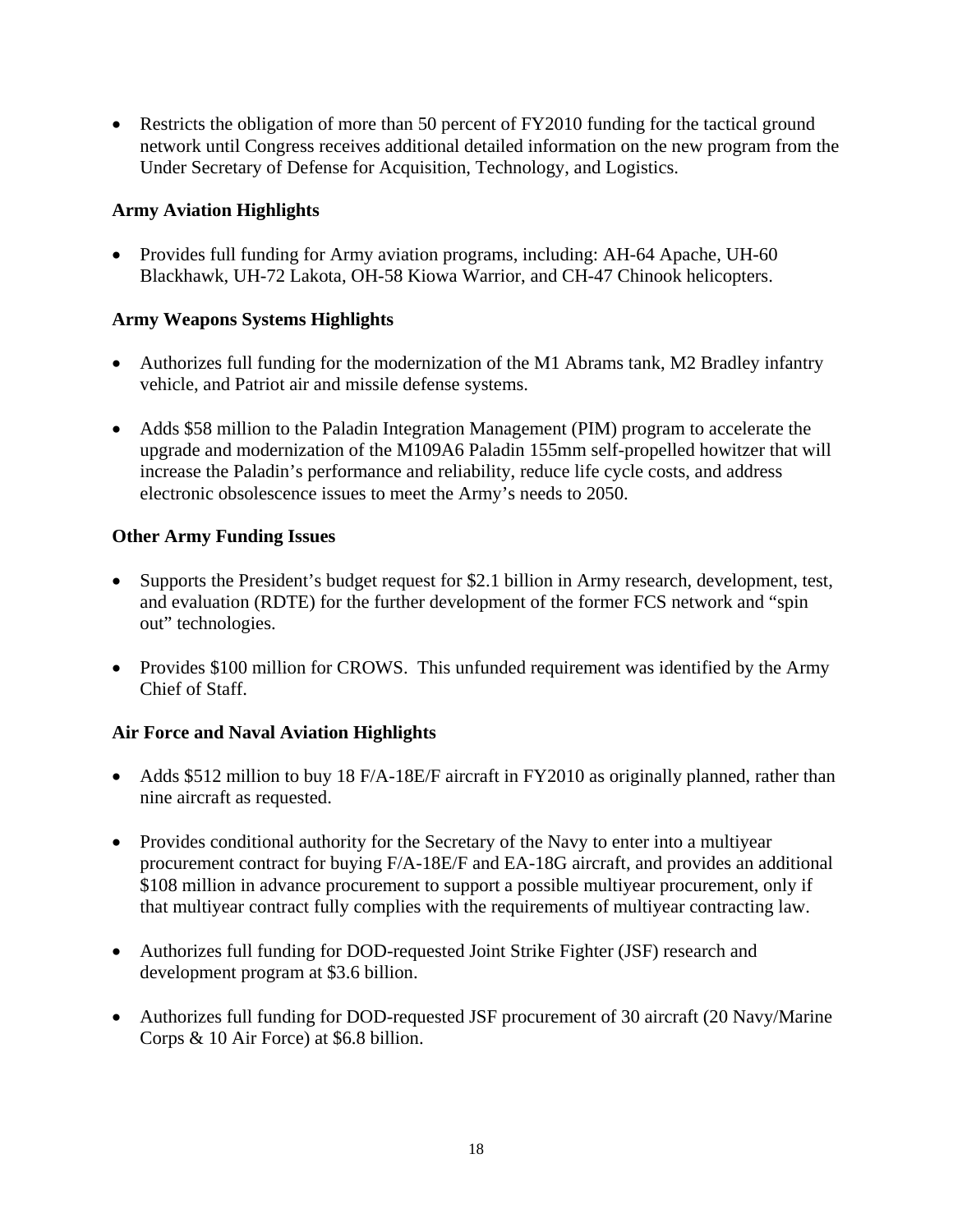- JSF alternate engine
	- $\triangleright$  Adds \$430 million to continue development of the F136 Joint Strike Fighter alternate engine.
	- ¾ Adds \$130 million in Aircraft Procurement, Air Force to begin procuring the F136 engine.
- Reduces by \$209 million funding for the C-130 avionics modernization program (AMP) request due to delays in the production program.
- Authorizes the full request, \$440 million, for the KC-X aerial refueling tanker program.
- Reduces by \$90 million funding for the CSAR-X program due to availability of prior year funds and the Administration's plan to terminate the program.
- Adds \$24 million for upgrading existing Air Force Litening targeting pods.
- Requires a report on issues surrounding potential foreign military sale of the F-22.
- Requires a report on maintenance and storage of unique tooling for the F-22 program.
- Prohibits DOD from retiring fighter aircraft and moving the people assigned to those missions until the Secretary of the Air Force submits a report.

# **SUBCOMMITTEE ON READINESS AND MANAGEMENT SUPPORT**

The Readiness and Management conference panel focused its efforts on: (1) improving the readiness of our armed forces; (2) ensuring that members of the armed forces and their families have access to appropriate facilities, including family housing; and (3) addressing problems in the management and efficiency of DOD.

## **Operation & Maintenance**

- Provides more than \$156 billion in funding for readiness and depot maintenance programs to ensure that forces preparing to deploy are trained and their equipment is ready.
- Adds \$15 million for the DOD IG second year growth plan that will enable the IG to increase oversight related to operations in Iraq and Afghanistan, contract management and acquisitions, and support audits to identify potential waste, fraud, and abuse.

# **Energy Policy**

• Requires the Secretary of Defense to identify and address areas in which electricity needed to carry out critical missions could be vulnerable to disruption and to work with appropriate State and local governments and private entities to address such vulnerabilities.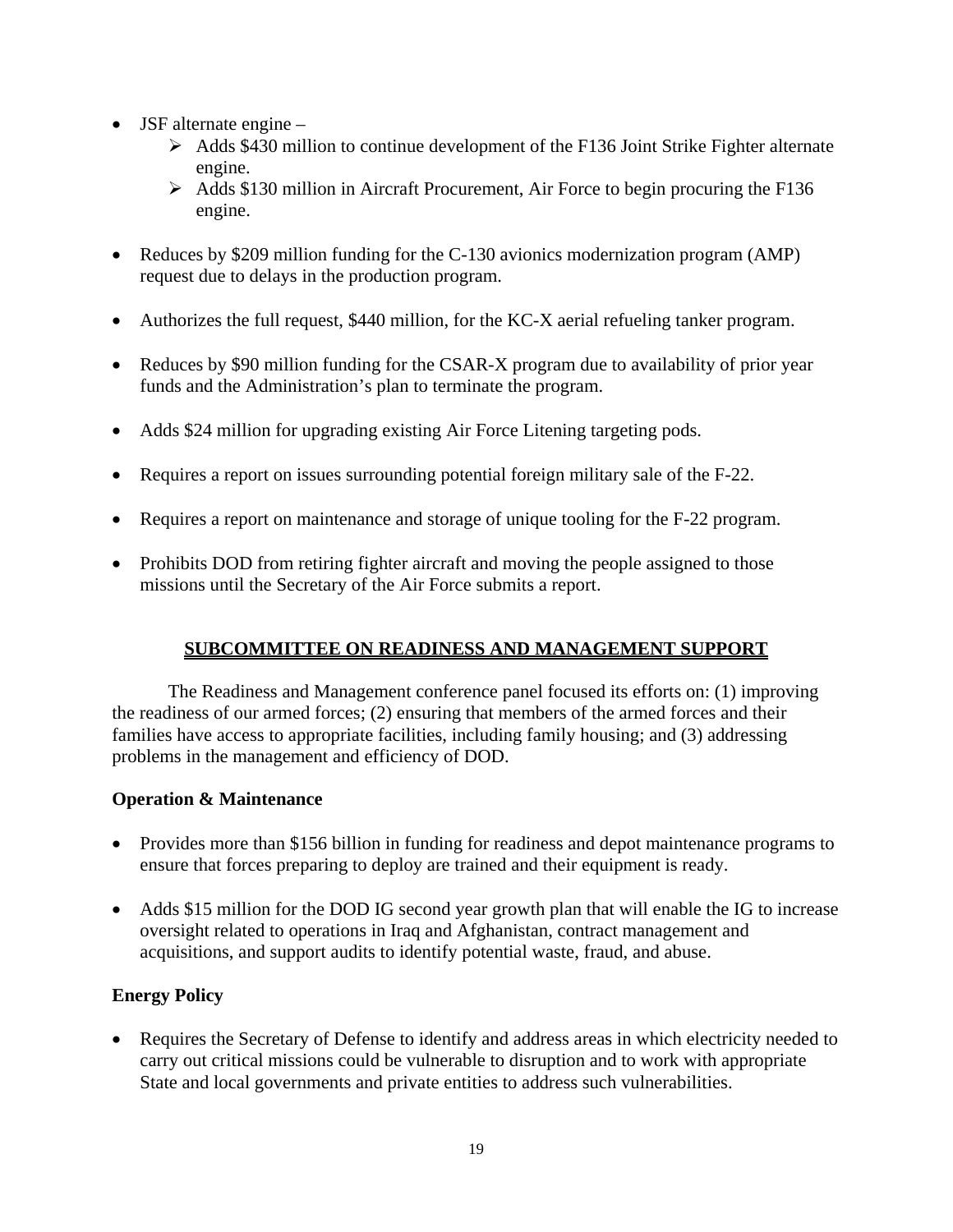- Establishes a comprehensive reporting requirement for DOD's efforts to develop and implement plans and strategies to meet energy efficiency requirements established by applicable statutes and Executive Orders. The provision will help Congress and DOD gain visibility on installation renewable energy projects and determine if existing funding mechanisms are sufficient.
- Authorizes \$5 million for the Director of Operational Energy Plans and Programs Office to increase oversight and coordinate energy efforts across the military services.
- Requires DOD to report on actions taken to address a Government Accountability Office (GAO) study regarding fuel demand management at forward-deployed locations.
- Directs the Secretary of Defense to consider renewable fuels in aviation, maritime, and ground transportation fleets.
- Authorizes DOD to participate in demand response programs for the management of energy demand or the reduction of energy use during peak periods.

## **Logistics**

• Reduces costs incurred to acquire and store unneeded inventory by requiring DOD to develop a comprehensive plan to address longstanding problems in its inventory management systems.

# **Acquisition Policy**

- Addresses electrical hazards and faulty wiring that have harmed U.S. personnel in Iraq and Afghanistan by requiring DOD to establish appropriate safety standards for expeditionary facilities used by military or civilian personnel of DOD in current and future military operations and by authorizing DOD to withhold or recoup award fees from companies found to jeopardize the health or safety of U.S. personnel.
- Addresses abusive sole-source contracts by requiring DOD to justify sole-source contract awards in excess of \$20 million in value.
- Establishes a temporary suspension on public-private competitions under the Office of Management and Budget (OMB) Circular A-76 until DOD complies with existing statutory requirements and reviews its policies and procedures applicable to such competitions to ensure that they are fair and balanced.
- Establishes time limits on the duration of public-private competitions for functions currently performed by federal employees to ensure that a final decision is made on such competitions within a reasonable period of time.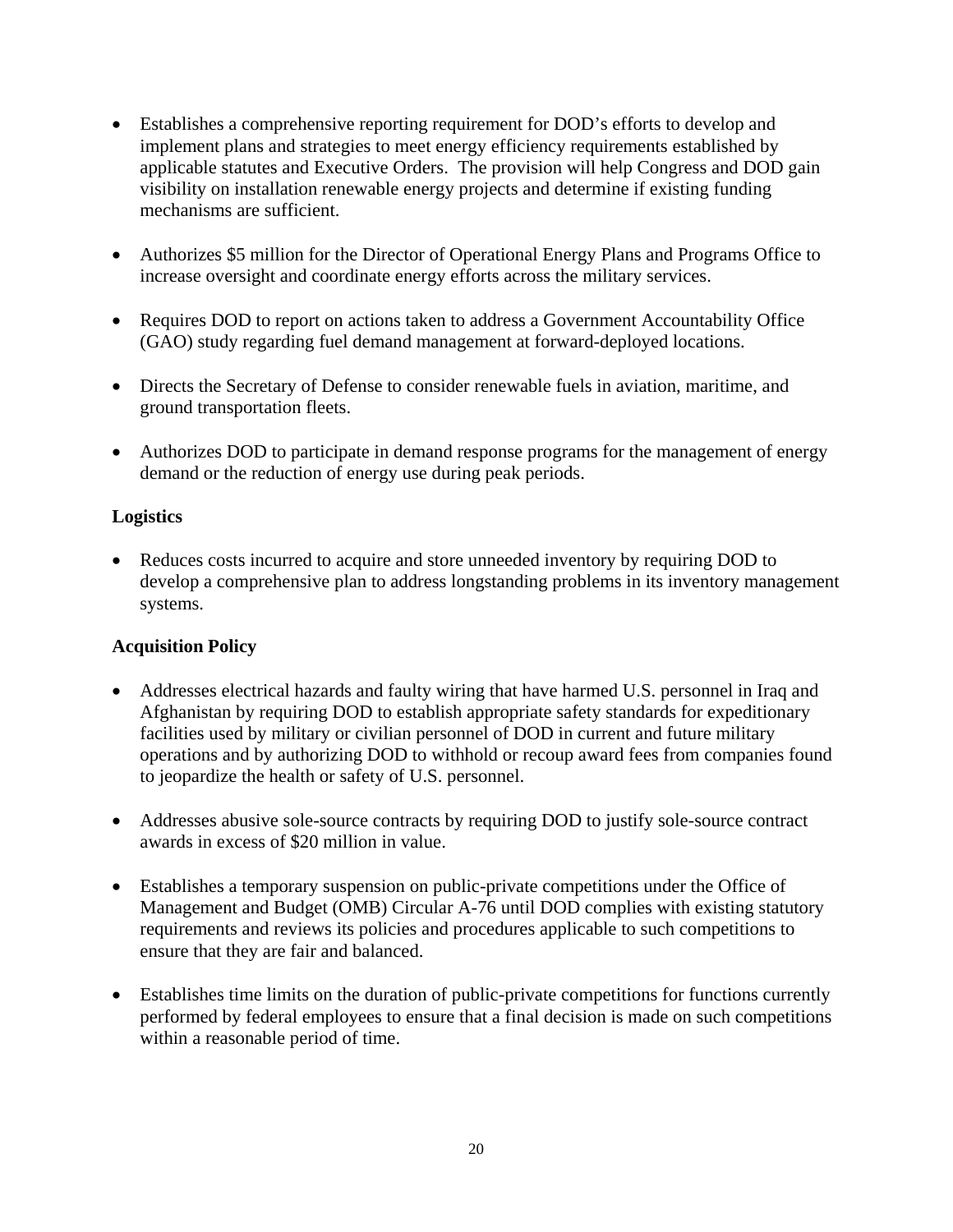## **Defense Management**

- Enhances the ability of the DOD IG to conduct audits and investigations by authorizing the IG to subpoena witnesses to provide testimony, after providing notice to the Department of Justice.
- Streamlines and restructures DOD management positions by eliminating 22 of the 28 current Deputy Under Secretary of Defense positions and requiring DOD to develop a new organizational plan within six months.
- Improves DOD financial management by requiring DOD to engage in business process reengineering before acquiring new information technology systems and to review ongoing acquisitions to ensure that appropriate business process reengineering has taken place.
- Establishes a goal for DOD to achieve an auditable financial statement by September 30, 2017, and requires DOD to submit regular reports on its progress toward this objective.
- Helps DOD make needed improvements to its acquisition workforce by extending authority for expedited hiring, ensuring continued funding for the Acquisition Workforce Development Fund, and requiring DOD to improve its training programs.
- Requires DOD to report on the processes used to award contracts pursuant to congressional earmarks, and to explain awards that were not made on the basis of competitive or meritbased processes.

## **Military Construction**

The Administration's FY2010 budget request was for more than \$22.9 billion for military construction and housing programs. The conference report authorized military construction and housing programs totaling \$23.2 billion. The total amount authorized for appropriations reflects the continuing commitment of investment in the recapitalization of DOD facilities and infrastructure. Specifically, the conference report:

- Provides nearly \$1.4 billion for military construction in Afghanistan in support of the FY2010 Overseas Contingency Operations account.
- Reduces funding by \$313 million in FY2010 for facilities at Army installations no longer required because of DOD's decision to maintain 45 Army Brigade Combat Teams.
- Adds \$350 million for Army Trainee troop barracks projects.
- Provides more than \$300 million for construction of Guam projects related to the movement of Marines from Okinawa. The remaining project for Apra Harbor construction was fully authorized, but incrementally funded.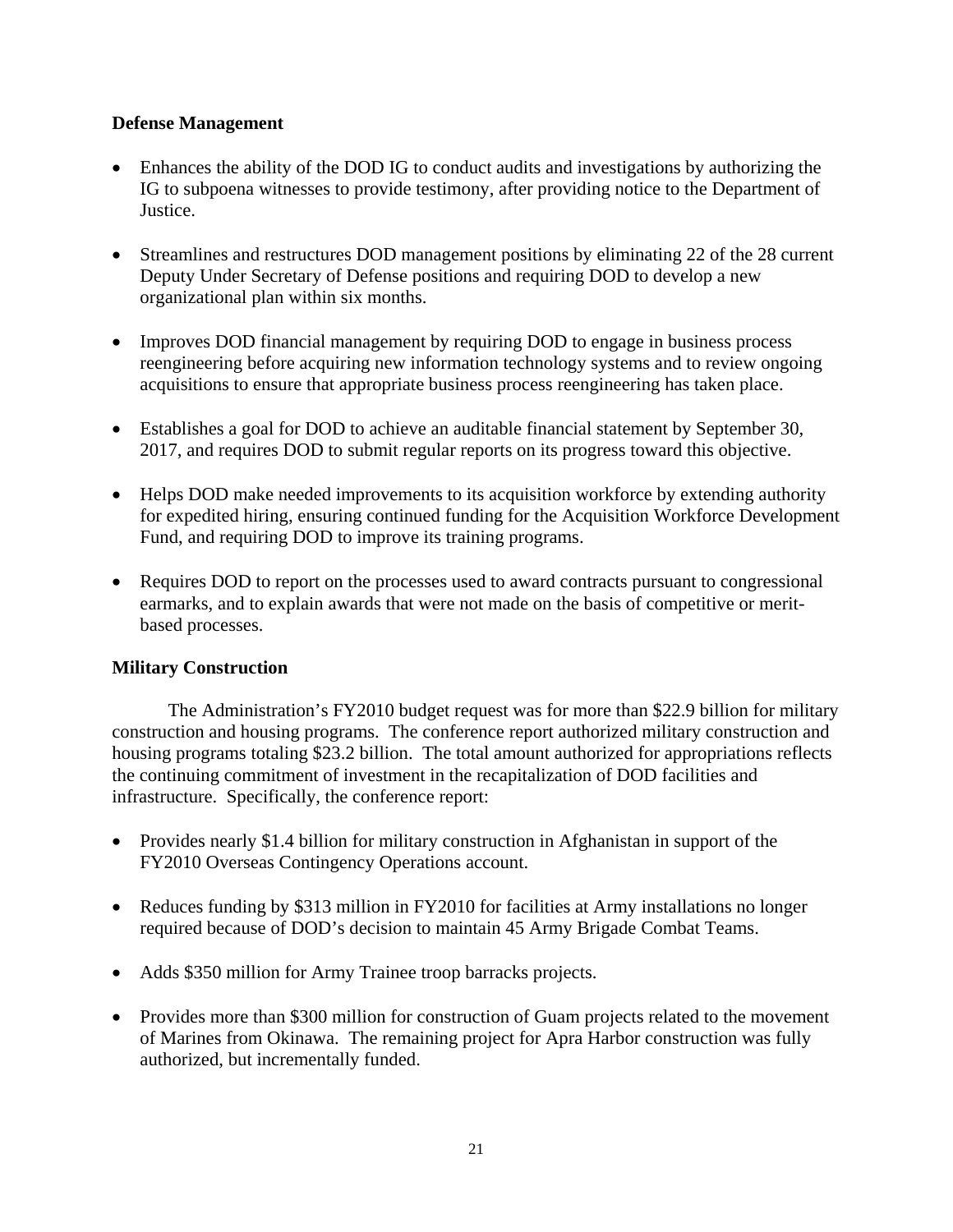- Adds \$595 million for construction projects for the National Guard and Reserves, including \$200 million in programmatic increases in each category at the discretion of the service secretaries.
- Increases the authorization for the Homeowners Assistance Program by \$300 million. This program was altered in the American Recovery Reinvestment Act of 2009 and now provides relief to homeowners who are military services members, wounded warriors, surviving spouses, and defense civilian employees who are forced to relocate because of BRAC, or permanent change of station orders.

## **Military Construction Legislative Provisions**

- BRAC economic development conveyances. The conference report provided a broad range of authorities aimed at balancing the needs of communities and the Services related to properties affected by BRAC decisions. The goal of the legislation is to provide a framework to conclude rapidly agreements on BRAC properties.
- Guam Supports the Defense Review Policy Initiative (DPRI) relocating Marine forces within Okinawa, as well as from Okinawa to Guam. To that end the conference report includes a number of provisions that enhance DOD's management of this move, as well as its ability to conclude that move without adversely affecting Guam's economy or the safety of Marine Corps aviation assets.
- Palanquero, Colombia Prohibits any funds from being used to start construction of a Cooperative Security Location in Palanquero, Colombia until DOD certifies that an agreement has been reached with Colombia that does not hinder U.S. Southern Command from executing its counterdrug strategy for the region. Additionally, the committee prohibits permanently stationing U.S. forces in Colombia.

## **Environmental Policy**

- Provides full funding for requested DOD environmental restoration programs to help clean up active and formerly-used defense sites in a timely manner.
- Requires the Secretary of Defense to issue regulations prohibiting the open-air burning of designated hazardous and medical waste during overseas contingency operations, including Operation Iraqi Freedom and Operation Enduring Freedom, except where there is no feasible alternative, and to report on the use of open-air burn pits and alternatives to their use.
- Adds \$20 million to the Administration's request for the Readiness and Environmental Protection Initiative to enhance funding of priority projects to protect critical mission training sites by preventing or reducing encroachment through the creation of compatible-use buffer zones.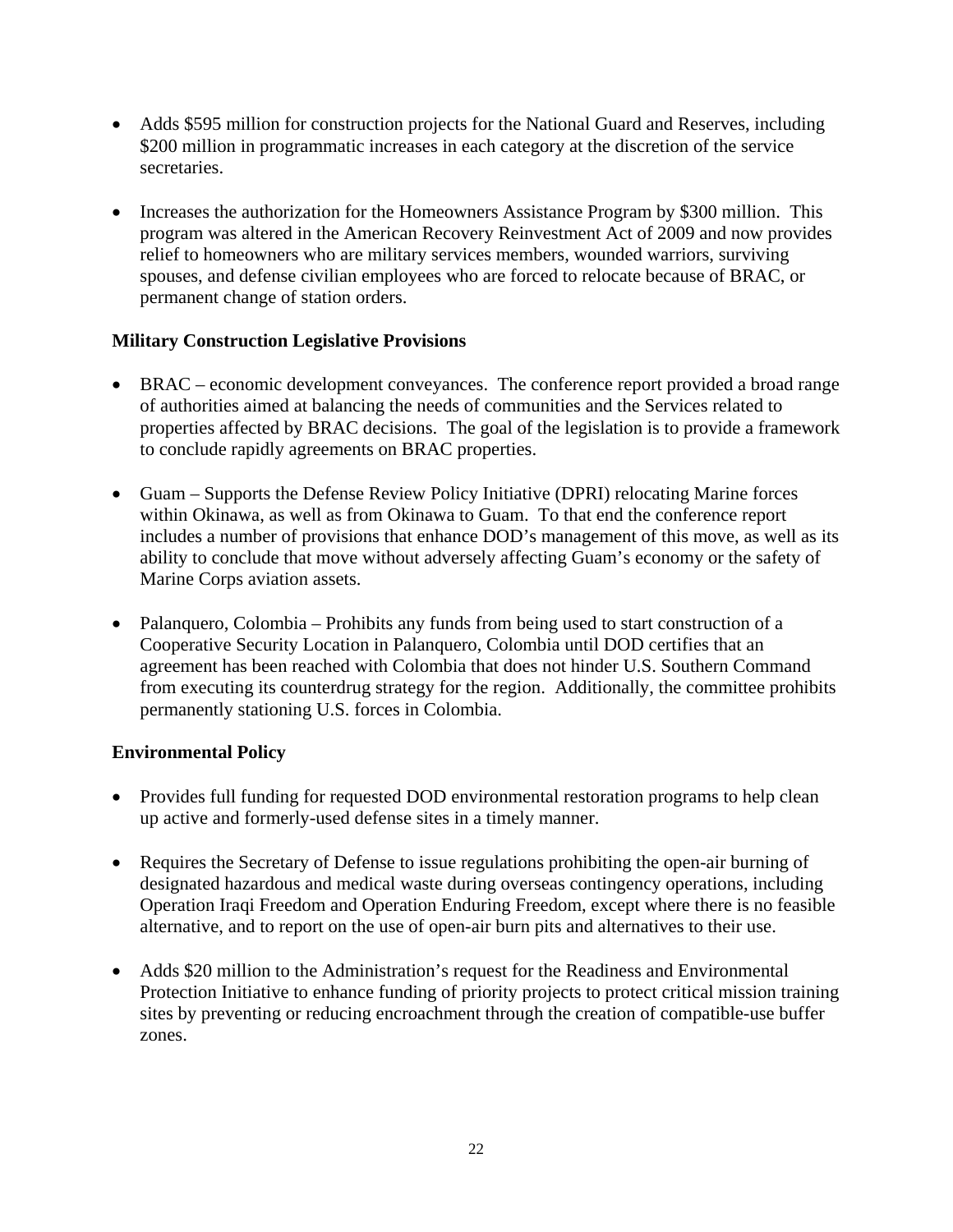## **SUBCOMMITTEE ON EMERGING THREATS AND CAPABILITIES**

The Emerging Threats and Capabilities conference panel focused on improving DOD capabilities to protect the Nation against emerging threats, including terrorism and the proliferation of weapons of mass destruction (WMD), and helping to transform U.S. forces to meet future threats.

#### **Joint Improvised Explosive Device Defeat Organization**

• Provides more than \$2 billion for the Joint Improvised Explosive Device Defeat Organization (JIEDDO) in the Overseas Contingency Operations component of the conference report.

## **Combating WMD and Nonproliferation**

- Provides full funding for the U.S. Mixed Oxide fuel program in the National Nuclear Security Administration (NNSA).
- Requires the development of a nuclear forensics and attribution program across the Federal Government.
- Adds \$40 million to Nonproliferation Research and Development (R&D) for nuclear detection technologies, space, and other R&D activities at NNSA.
- Adds \$40 million to secure nuclear weapons and materials outside the United States and for radiation detection equipment at border crossings and ports.
- Provides new authority for the Cooperative Threat Reduction (CTR) program at DOD and the International Nuclear Materials Protection and Cooperation program at DOE to address emergency nonproliferation issues.
- Provides no funds for nuclear disablement and dismantlement activities in North Korea.
- Authorizes the CTR program and provides an additional \$17 million for new initiatives outside of the former Soviet Union, and \$3 million for Russian and other chemical weapons demilitarization.

#### **Chemical and Biological Programs**

- Funds fully the President's budget request for Chemical and Biological Defense programs \$1.57 billion.
- Funds fully the President's budget request for chemical weapons demilitarization \$1.56 billion.
- Authorizes an additional \$13 million for chem-bio defense programs.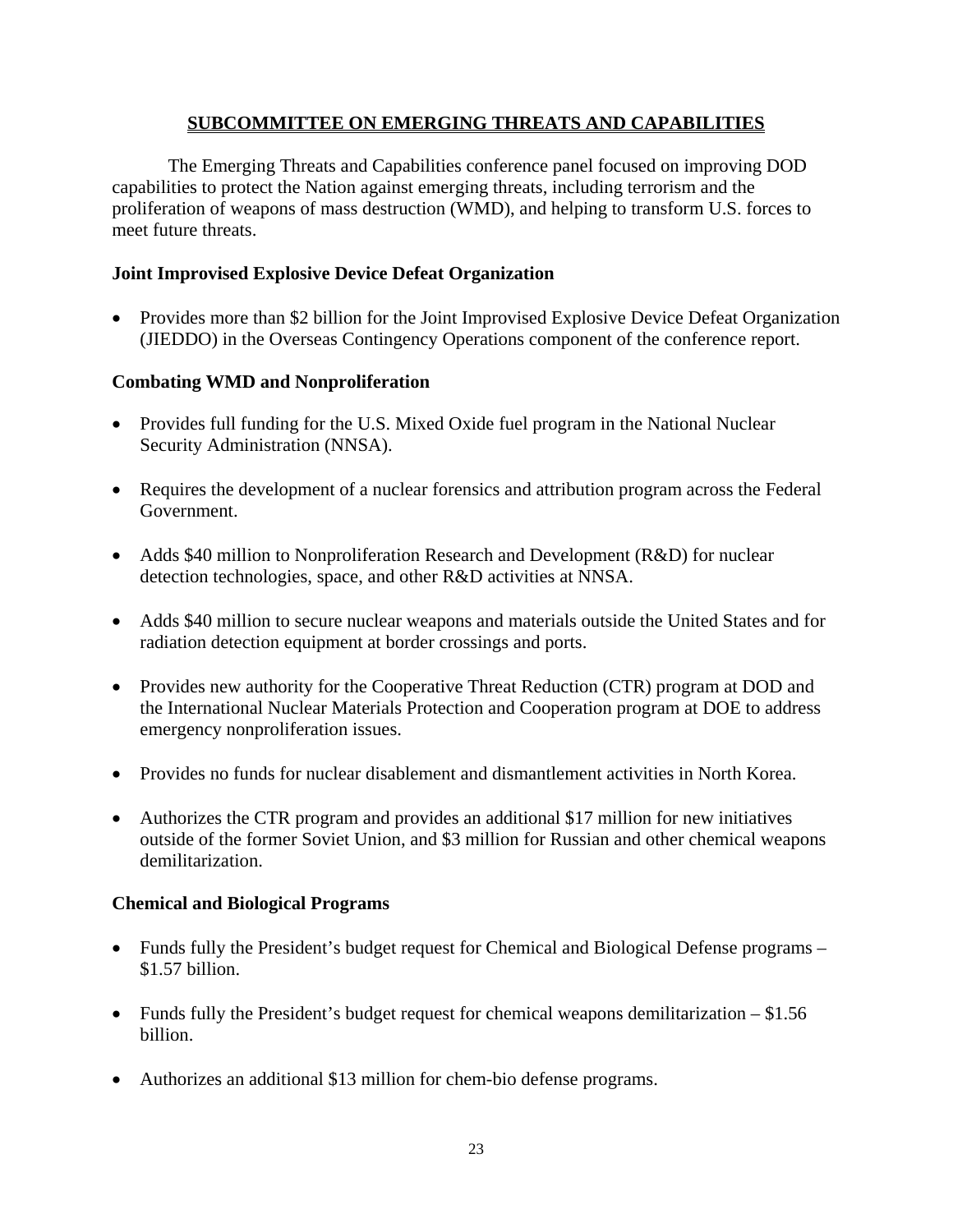## **Drug Interdiction and Counterdrug Activity**

- Extends three longstanding counterdrug train and equip programs, including:
	- $\triangleright$  Authority for a joint task force conducting counternarcotics training and assistance to a foreign government to also provide counterterrorism training and assistance;
	- $\triangleright$  Authority for DOD to provide assistance to Plan Colombia, as well as maintain the limits on U.S. military and civilian personnel in Colombia; and
	- ¾ Authority to provide support to certain foreign governments (mostly in South and Central America, Central Asia, and West Africa).
- Authorizes \$32 million for the procurement of Mi-17 helicopters for training activities in the United States with the Afghanistan counternarcotics forces.
- Recommends reductions to the counternarcotics activities of U.S. European Command to reflect changes in the Unified Command Plan which assigns the African continent to U.S. Africa Command.
- Directs the Secretary of Defense to provide a report documenting the total amount of counterdrug assistance that foreign countries have received in FY2009 on a per country basis and organized by the location.
- Directs the Secretary of Defense to provide a report outlining each counter threat finance activity currently being conducted by DOD, including the defense intelligence agencies, and including those efforts DOD may be a part of but for which other government agencies may be the lead.

## **Science and Technology**

- Increases funding for science and technology programs investing in next-generation technologies and advanced military capabilities developed by universities, small businesses, and other entities to a total of \$11.8 billion for FY2010, including supporting Secretary Gates' requested increases in basic research and medical research investments.
- Reauthorizes the DOD Small Business Innovation Research and DOD Small Business Technology Transfer programs, and Small Business Innovation Research Commercialization Pilot Program through FY2010. These programs invest in innovative small businesses to develop new technologies to support national defense.
- Directs the initiation of new laboratory personnel demonstration projects at a number of DOD laboratories, and prohibits labs executing personnel demonstration programs from being transferred into other personnel systems without prior Congressional approval.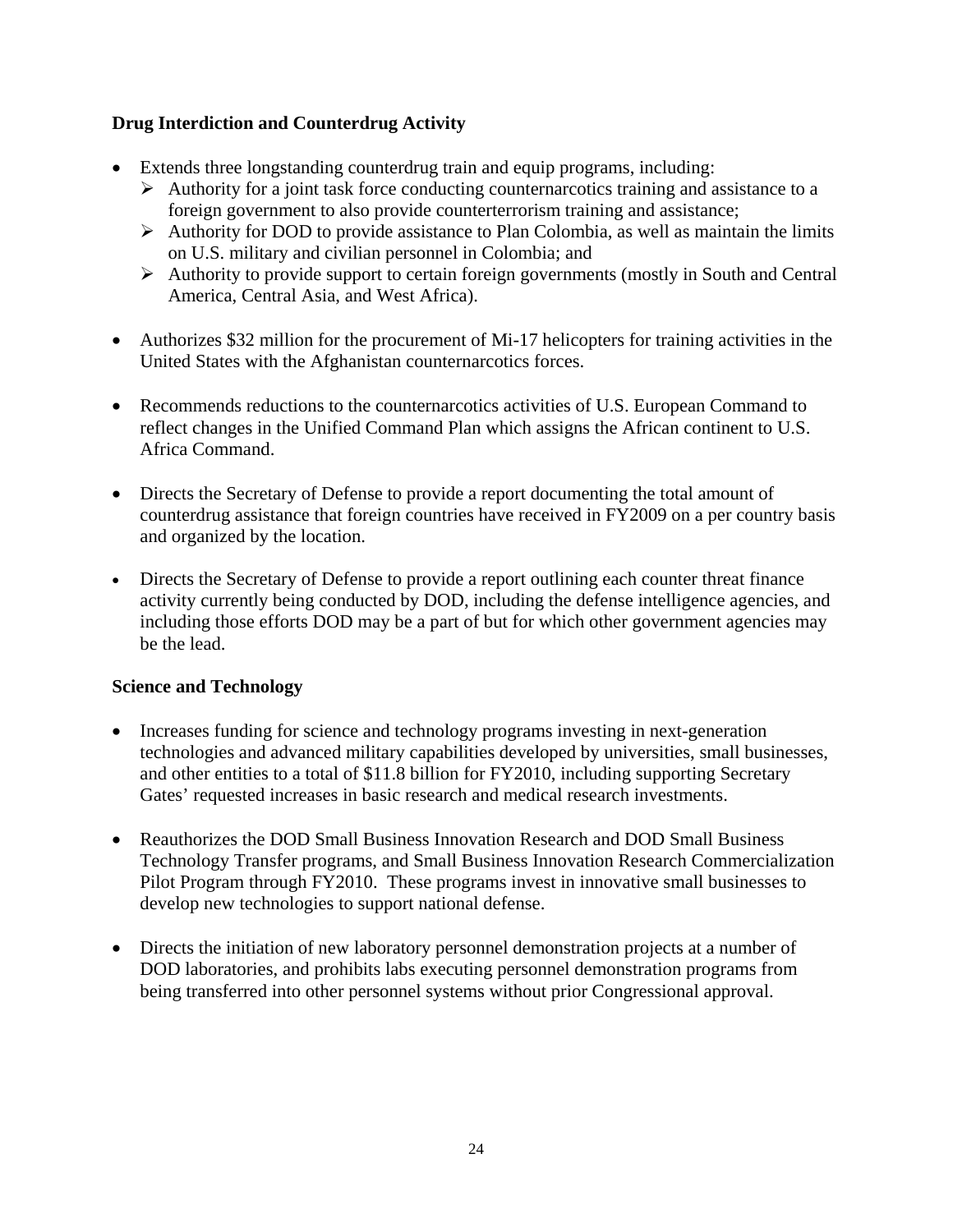## **Special Operations**

- Provides an increase of \$100 million for unfunded requirements identified by the Commander of USSOCOM, including funds for additional gunship capabilities, multi-band inter/intra team radios, and visual augmentation systems.
- Increases the annual authority, from \$35 million to \$40 million, for special operations forces to provide support to foreign forces, groups, and individuals assisting in ongoing U.S. military operations. The conference report also expands and enhances the notification and reporting requirements under this authority.
- Requires reports on enabling requirements for special operations forces, USSOCOM manning and organization, and the service life of the current fleet of AC-130 gunships.

## **SUBCOMMITTEE ON STRATEGIC FORCES**

The Strategic Forces conference panel reviewed DOD programs for national security space, strategic forces, ballistic missile defense, intelligence, reconnaissance and surveillance, and cyber security, as well as DOE nuclear and environmental management programs.

## **Ballistic Missile Defense**

- The conference report authorizes funding for the Missile Defense Agency at the level requested by the President – \$7.8 billion.
- The conference report supports all the missile defense decisions announced by the Secretary of Defense on April  $6<sup>th</sup>$ , including:
	- ¾ Adds \$700 million to field additional THAAD and Standard Missile-3 theater missile defense systems;
	- $\triangleright$  Adds \$200 million for conversion of six additional Aegis ships for missile defense capabilities;
	- ¾ Caps deployment of Ground-Based Interceptors (GBIs) at 30, and produces all GBIs on contract;
	- $\triangleright$  Termination of the MKV program;
	- $\triangleright$  Termination of the KEI program;
	- $\triangleright$  Cancellation of the ABL aircraft, and refocus the ABL program as a technology research effort.
- Authorizes an increase of \$23 million for procurement of additional Standard Missile-3 Block IA interceptor missiles for the Aegis Ballistic Missile Defense system.
- Authorizes an increase of \$20 million for sustainment of the Ground-Based Interceptor vendor base.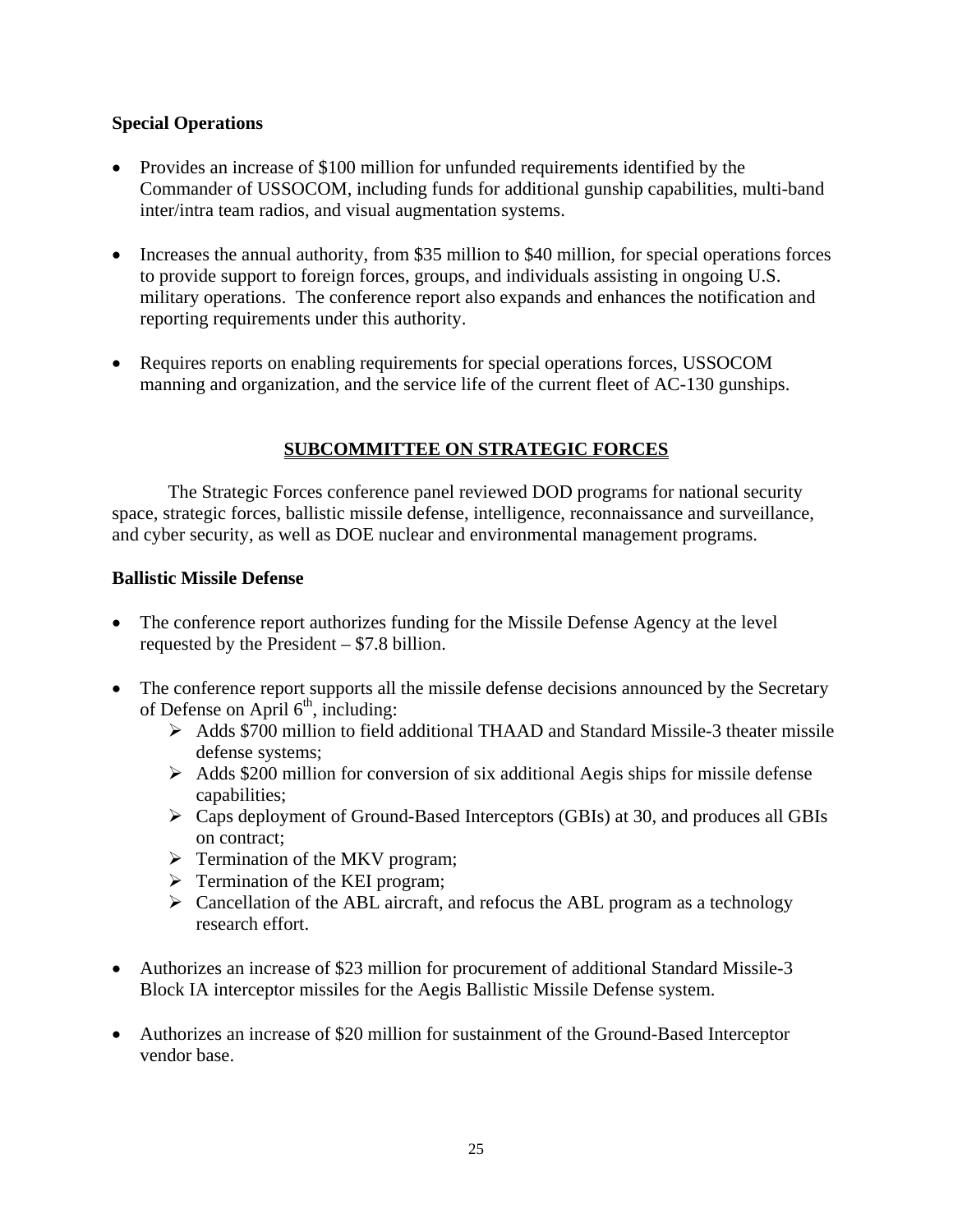- Authorizes an increase of \$25 million for the joint U.S.-Israeli development program of a short-range ballistic missile defense system.
- Includes a provision that would authorize \$309 million of funds available for the previously proposed "third site" missile defense system to be used for the development and deployment of alternative missile defense systems to protect Europe, and the United States in the case of long-range missile threats, from the threats posed by current and future Iranian ballistic missiles.
- Includes a provision expressing the sense of Congress that the United States and Poland should seek to implement the terms of their Declaration on Strategic Cooperation, including cooperation on the deployment of a U.S. Army Patriot air and missile defense battery in Poland.
- Includes a provision that would require a comprehensive test and evaluation plan for U.S. ballistic missile defense programs.
- Includes a provision that would require the Secretary of Defense to submit a report on potential ballistic missile cooperation with Russia.
- Includes a provision that would require a detailed assessment of the Ground-based Midcourse Defense (GMD) system, and a detailed plan for how DOD will achieve and sustain its planned GMD capability.
- Includes a provision that would address the continued production of Ground-Based Interceptors and the operation of such interceptors in Alaska.
- Includes a provision that would require DOD to submit a strategy and plan on ascent-phase missile defense.

## **Space Programs**

- Requires DOD, the Department of Commerce, and the National Aeronautic and Space Administration to complete a program management and funding plan, and an implementation plan for the National Polar-Orbiting Operational Environmental Satellite System (NPOESS). The Air Force is prohibited from spending more than 50 percent of the funds available for NPOESS until the management plan is submitted and from spending more than 75 percent of the funds until the implementation plan is submitted.
- Provides \$50 million for new military satellite communications technology development for future applications.
- Directs DOD to submit a plan to develop competitively a commercial 1.5-meter imaging satellite by mid next decade.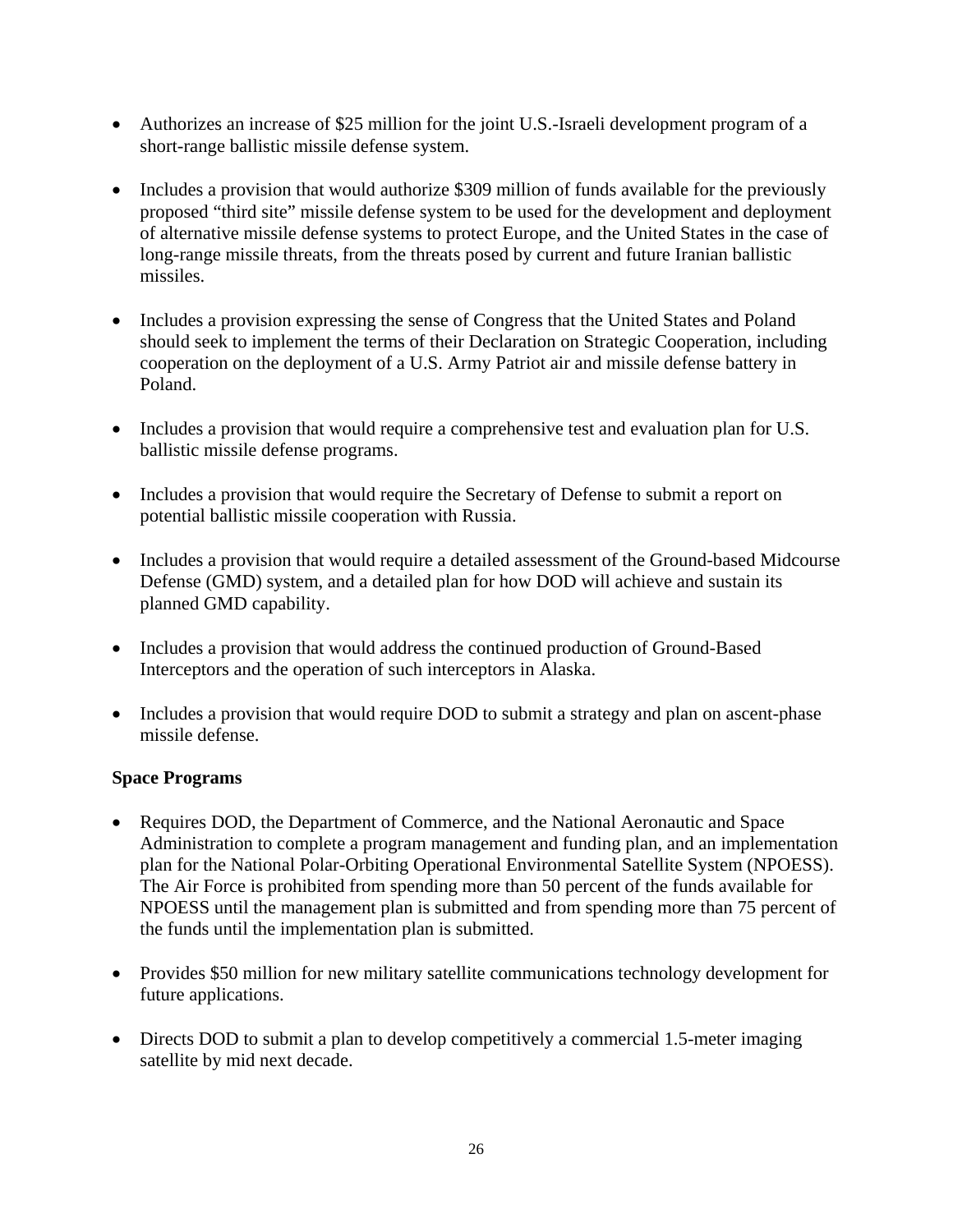## **Other Legislative Provisions**

- Requires the Secretary of Defense and the Director of National Intelligence to report on the plan to meet the bandwidth requirements of each major acquisition program.
- Makes permanent the commercial and foreign entities program to share space situational awareness data.
- Requires a report and plan by the President in conjunction with Senate consideration of a follow-on to the Strategic Arms Reduction (START) Treaty to enhance the safety, security, and reliability of the nuclear weapons stockpile, modernize the nuclear weapons complex, and maintain the delivery platforms for nuclear weapons.

## **Department of Energy Programs**

- Establishes a stockpile management program, which includes the life extension programs for nuclear weapons, under the stockpile stewardship umbrella.
- Includes a provision that defines elements of the stockpile management program, including efforts to sustain nuclear weapons safely, securely, and reliably without nuclear testing; and repeals the provision directing DOE to develop a Reliable Replacement Warhead (RRW).
- Authorizes the NNSA Administrator to establish a dual validation program to improve nuclear weapons surveillance.
- Provides additional \$25 million for DOE additional nuclear weapons dismantlement, certification, and surety.
- Directs GAO to oversee implementation of the Environmental Management activities under the American Recovery and Reinvestment Act of 2009.
- Provides Environmental Management funding at the budget request.

#### **Other Items**

• Supports the development of next-generation bomber technologies.

## **SUBCOMMITTEE ON SEAPOWER**

The Seapower conference panel focused on the needs of the Navy, Marine Corps, and strategic mobility forces. The conference panel put particular emphasis on supporting marine and naval forces engaged in combat operations, improving efficiencies, and applying the savings to higher-priority programs.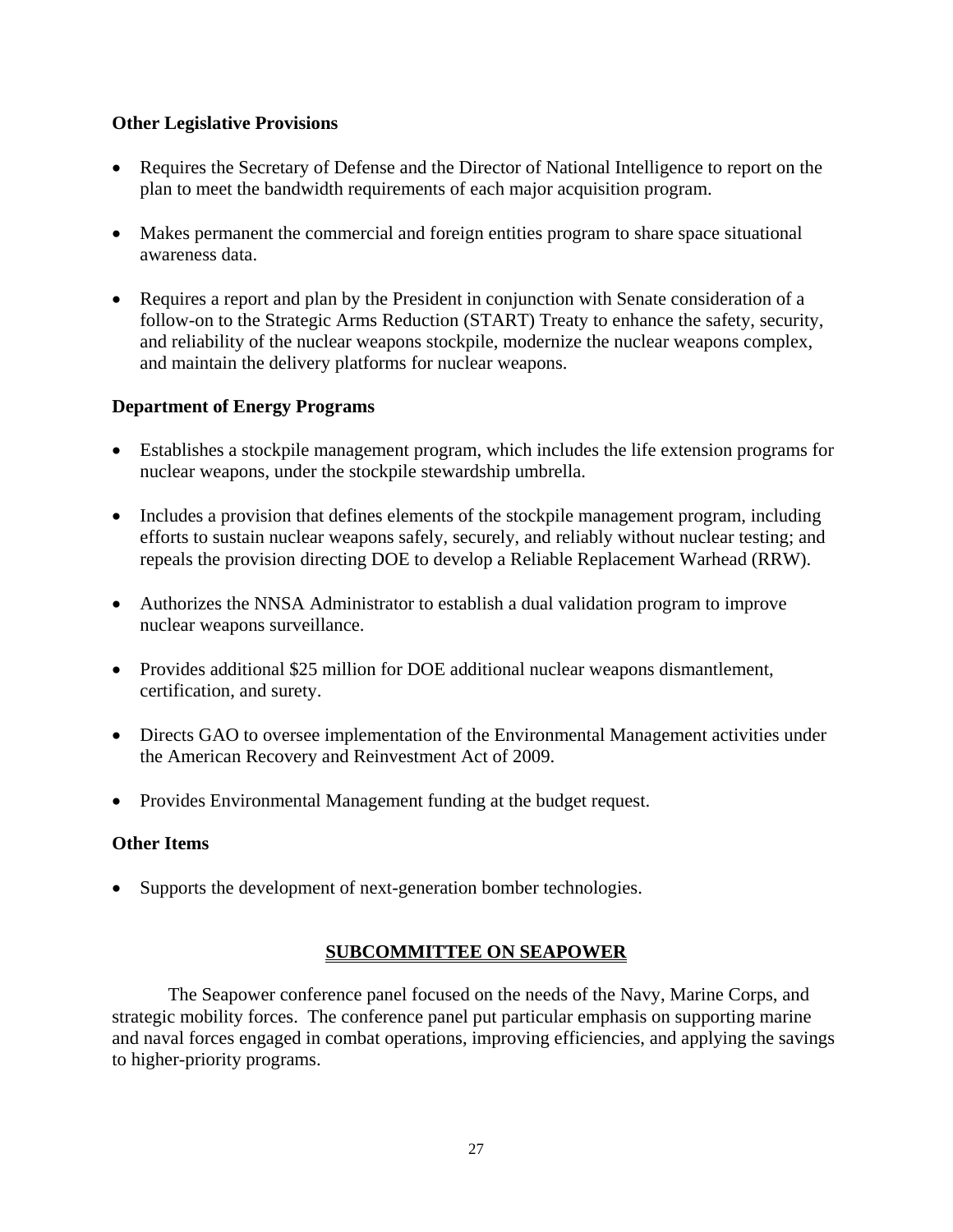- Provides full funding at the budget request level for most programs, including: Carrier Replacement Program; *Virginia*-class submarine; DDG-1000; DDG-51; Littoral Combat Ship (LCS); T-AKE dry cargo/ammunition ship; and V-22 aircraft.
- Approves the Navy's plan to change the acquisition strategy for the LCS program, by conducting a winner-take-all down select for two ships in FY2010, with fixed price options for two ships per year for the next four years thereafter.
- Requires DOD to treat the LCS as a Major Defense Acquisition Program (MDAP).
- Requires that the Navy conduct certain analyses before committing any funds to buy a future surface combatant after FY2011 to ensure that this acquisition program gets off on the right track.
- Adds \$15 million for a mobile maritime sensor development program to provide options for the Navy in meeting its sea-based missile defense requirements.
- Provides authority for a temporary reduction in aircraft carrier force levels, as requested by DOD.
- Prohibits retirement of C-5 aircraft before the Air Force completes testing, and reports on the results of tests of the C-5 Reliability Enhancement and Re-engining program (RERP).
- Requires the Secretary of the Air Force to submit certain analyses before retiring any of the strategic airlift aircraft after that prohibition expires.

# **OTHER ITEMS INCLUDED IN THE CONFERENCE REPORT**

## **Detainee Matters**

- The conference report contains the Military Commissions Act of 2009, which would replace the Military Commissions Act of 2006. The new legislation would ensure a fair and impartial process consistent with the ruling of the 2006 decision of the Supreme Court in the Hamdan case that is closer to the process used in trials by courts-martial by:
	- 1) Precluding the use of coerced testimony;
	- 2) Strictly limiting the use of hearsay testimony;
	- 3) Establishing new procedures for handling classified information, based on the Classified Information Protection Act, which is applicable in the civilian courts;
	- 4) Providing defendants with access to witnesses and documentary evidence comparable to the access available to defendants in civilian courts; and
	- 5) Requiring that defendants be provided appropriate representation and adequate resources.
- The conference report includes provisions that: (1) prohibits the use of contractor employees to conduct detainee interrogations; (2) requires that detainee strategic interrogations be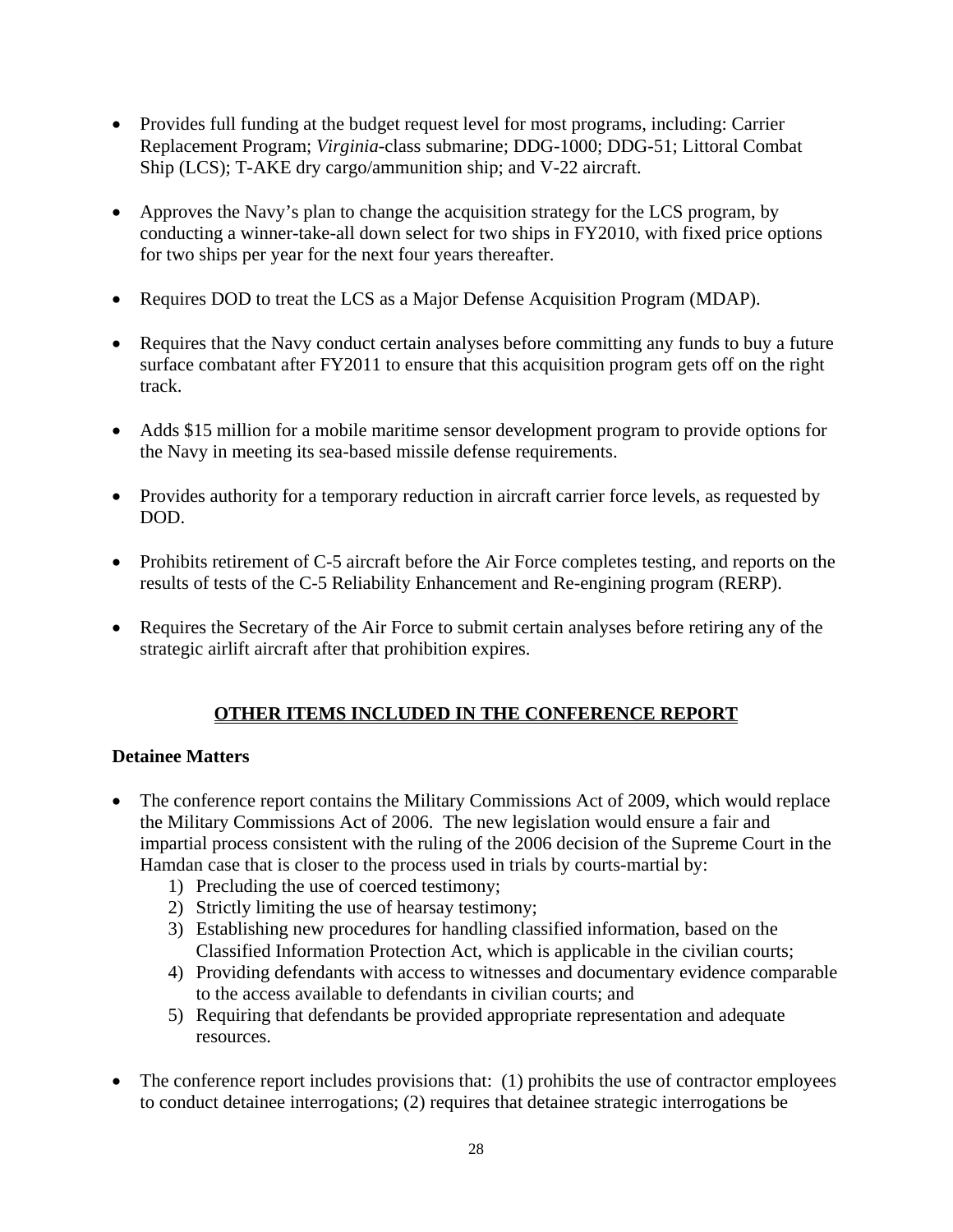videotaped; (3) requires DOD to provide the International Committee of the Red Cross prompt access to detainees in DOD custody at the Bagram Theater Internment Facility in Afghanistan; and (4) prohibits military and intelligence officials from reading Miranda warnings to foreign nationals in the custody of DOD who are captured and detained outside the United States as enemy belligerents.

• The conference report also prohibits the release of detainees from Guantanamo Bay to the United States, its territories, or possessions for the period beginning on October 1, 2009 and ending on December 31, 2010. Prior to any transfer of detainees to the United States, its territories, or possessions, the President would be required to provide a comprehensive disposition plan to Congress at least 45 days prior to the transfer of any detainee, including a risk assessment relating to the transfer, a proposal for disposition, the risk mitigation measures to be taken, the location or locations where the detainee would be held, the costs associated with executing the plan, including technical and financial assistance to be provided to State and local law enforcement, and a summary of required consultations with State officials regarding the transfer.

## **Hate Crimes**

• The conference report contains the Matthew Shepard and James Byrd, Jr. Hate Crimes Prevention Act, which would: (1) prohibit hate crimes based on the actual or perceived race, color, religion, national origin, gender, sexual orientation, gender identity, or disability of any person; (2) provide support for the criminal investigation and prosecution of hate crimes by State, local, and tribal law enforcement officials; and (3) prohibit attacks on United States service members based on their military service.

#### **Quadrennial Defense Review**

• Adds eight additional congressionally appointed members to the statutory Independent Panel of the 2009 Quadrennial Defense Review (QDR), including congressionally appointed members on the QDR's bipartisan independent panel of experts should build confidence in the objectivity and comprehensiveness of DOD's analytical processes, findings, and recommendations.

## **Building Partnership Capacity**

 The bill supports the Secretary of Defense's goal of building the capacity of coalition allies and partners to provide security and stability, including:

- Extends the authority for DOD to transfer up to \$100 million to the State Department to support State Department programs for security and stabilization assistance.
- Stipulates that funds available for DOD's program to build the capacity of partner nations ("Section 1206") may be used to build the capacity of coalition partners in Iraq and Afghanistan to conduct stabilization operations and special operations.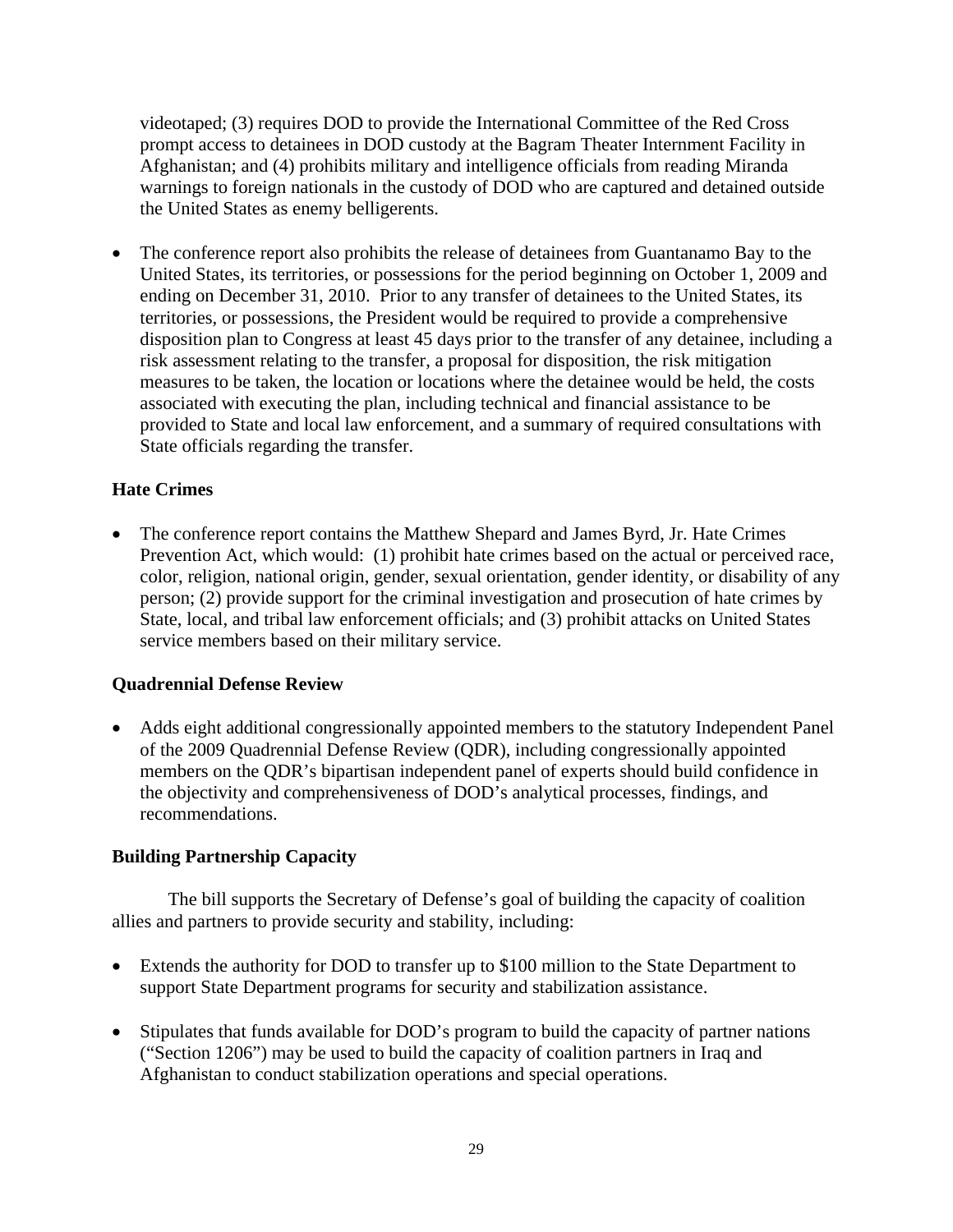- Provides increased flexibility for the use of the Combatant Commander Initiative Fund to purchase items to respond to unanticipated needs or opportunities.
- Allows DOD to pay administrative costs to support liaison officers from coalition partners who are temporarily assigned to U.S. Joint Forces Command.
- Authorizes the use of DOD funding for the North Atlantic Treaty Organization (NATO) Special Operations Coordination Center to improve coordination and cooperation among the special operations forces of NATO nations.

## **Afghanistan, Pakistan, and Iraq Authorities**

 The bill provides critical funding and authorities for operations in Iraq and Afghanistan/Pakistan, including:

- Authorizes full funding for the President's request for \$7.5 billion to train and equip the Afghan National Army and the Afghan National Police.
- Provides for the Secretary of Defense, with the concurrence of the Secretary of State, to transfer U.S. defense articles currently located in Iraq to the security forces of Iraq or the security forces of Afghanistan to support their efforts to provide for internal security.
- Authorizes up to \$1.3 billion for the CERP in Iraq and Afghanistan for humanitarian relief and reconstruction projects that directly benefit local communities and authorizes using up to \$50 million in CERP funds to support the Afghanistan National Solidarity Program to promote Afghan-led community development.
- Provides oversight of the Pakistan Counterinsurgency Fund, to be resourced with up to \$700 million transferred from the State Department, for building the capability of Pakistan's military forces, police forces, and Frontier Corps to conduct counterinsurgency operations against militant extremists.
- Authorizes the President's request for \$1.6 billion in Coalition Support Funds to reimburse Pakistan and other key partner nations for support they provide U.S. military operations in Operation Enduring Freedom or Operation Iraqi Freedom.
- Requires DOD to establish a program of registration and end-use monitoring for defense articles and defense services provided to Afghanistan and Pakistan.

# **National Security Personnel System**

The conference report repeals the authority for the NSPS and requires the transition of NSPS employees to previously existing civilian personnel systems, while providing DOD with new personnel flexibilities – in the areas of hiring and assigning personnel and appraising employee performance – that would extend across the entire DOD civilian workforce. The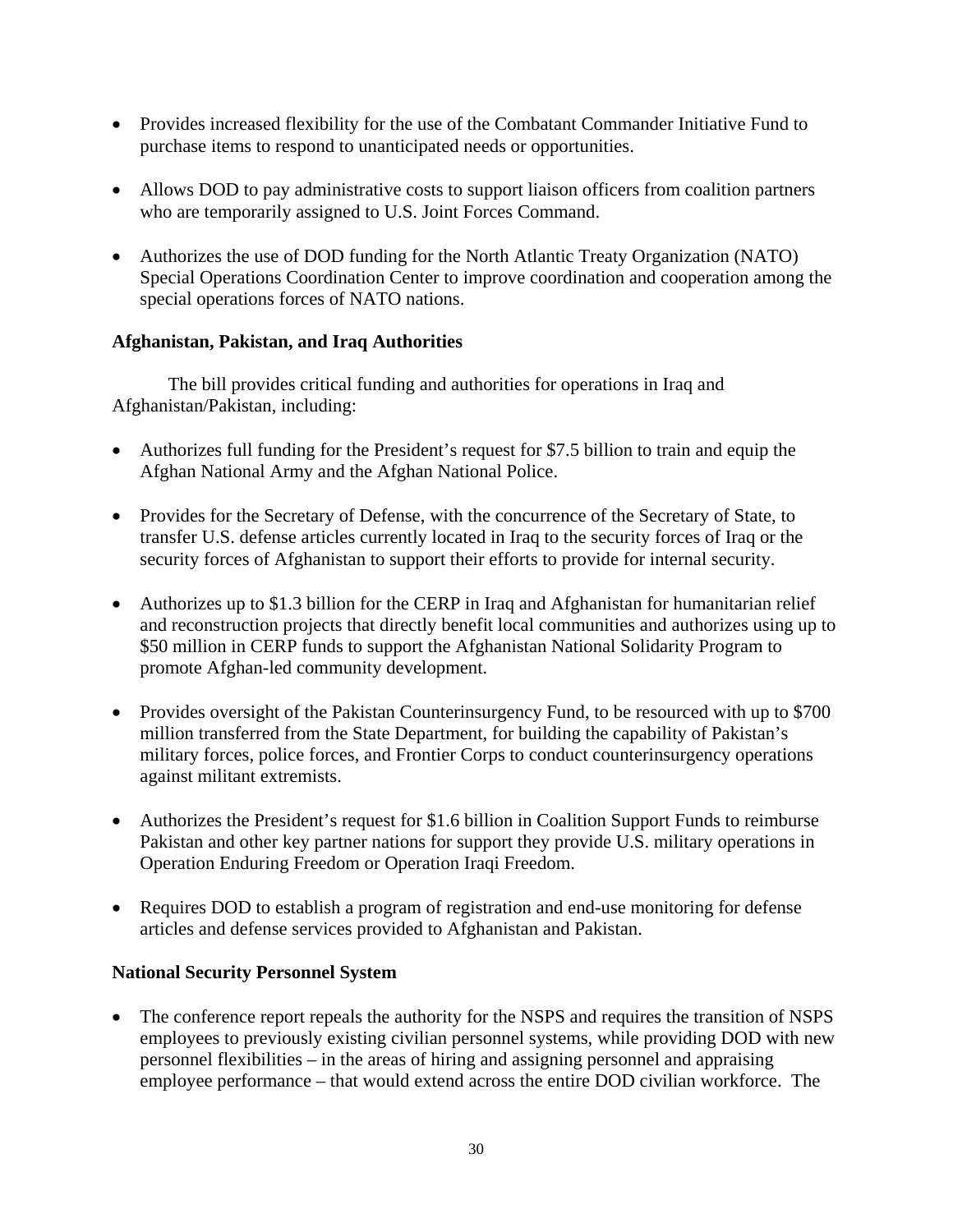Secretary of Defense would be afforded an opportunity to propose additional personnel flexibilities, if he determines that such flexibilities would be in the best interest of DOD.

# **Counter Piracy**

• Requires the Secretary of State and Secretary of Defense to report jointly on efforts to ease domestic and international restrictions that limit the ability of U.S.-flagged commercial ships to carry firearms and employ armed security teams to provide for their self-defense when transiting areas at high risk for piracy, and to report on efforts to establish standards, in coordination with the Department of Homeland Security and the U.S. Coast Guard, for the training and qualifications of such armed security teams.

## **Iran**

- Expresses the sense of Congress on imposing additional sanctions against the Islamic Republic of Iran should: Iran fail to accept the offer of the United States to engage in diplomatic talks; Iran fail to suspend all enrichment-related and reprocessing activities; and the United Nations Security Council fail to adopt additional sanctions against the Islamic Republic of Iran.
- Requires the President, no later than January 31, 2010, to deliver a report to Congress on U.S. engagement with the Islamic Republic of Iran.
- Requires the Secretary of Defense to submit an annual report to Congress on the current and future military strategy of the Islamic Republic of Iran.

# **Victims of Iranian Censorship Act**

- Authorizes an additional \$15 million for the Broadcasting Board of Governors to expand Farsi language programming by Radio Free Europe / Radio Liberty's Radio Farda and the Voice of America's Persian News Network, and an additional \$15 million to expand Farsi language transmission.
- Authorizes \$20 million for a new "Iranian Electronic Education, Exchange, and Media Fund," which will support the development of technologies, including websites, that will aid the ability of the Iranian people to gain access to and share information; counter efforts to block, censor, or monitor the Internet in Iran; and engage in Internet-based education programs and other exchanges with Americans online.
- Authorizes \$5 million for the Secretary of State to document, collect, and disseminate information about human rights in Iran, including abuses of human rights that have taken place since the June 12, 2009, Iranian election.
- Requires the President to direct appropriate officials to examine claims that non-Iranian companies, including corporations with U.S. subsidiaries, have aided the Iranian